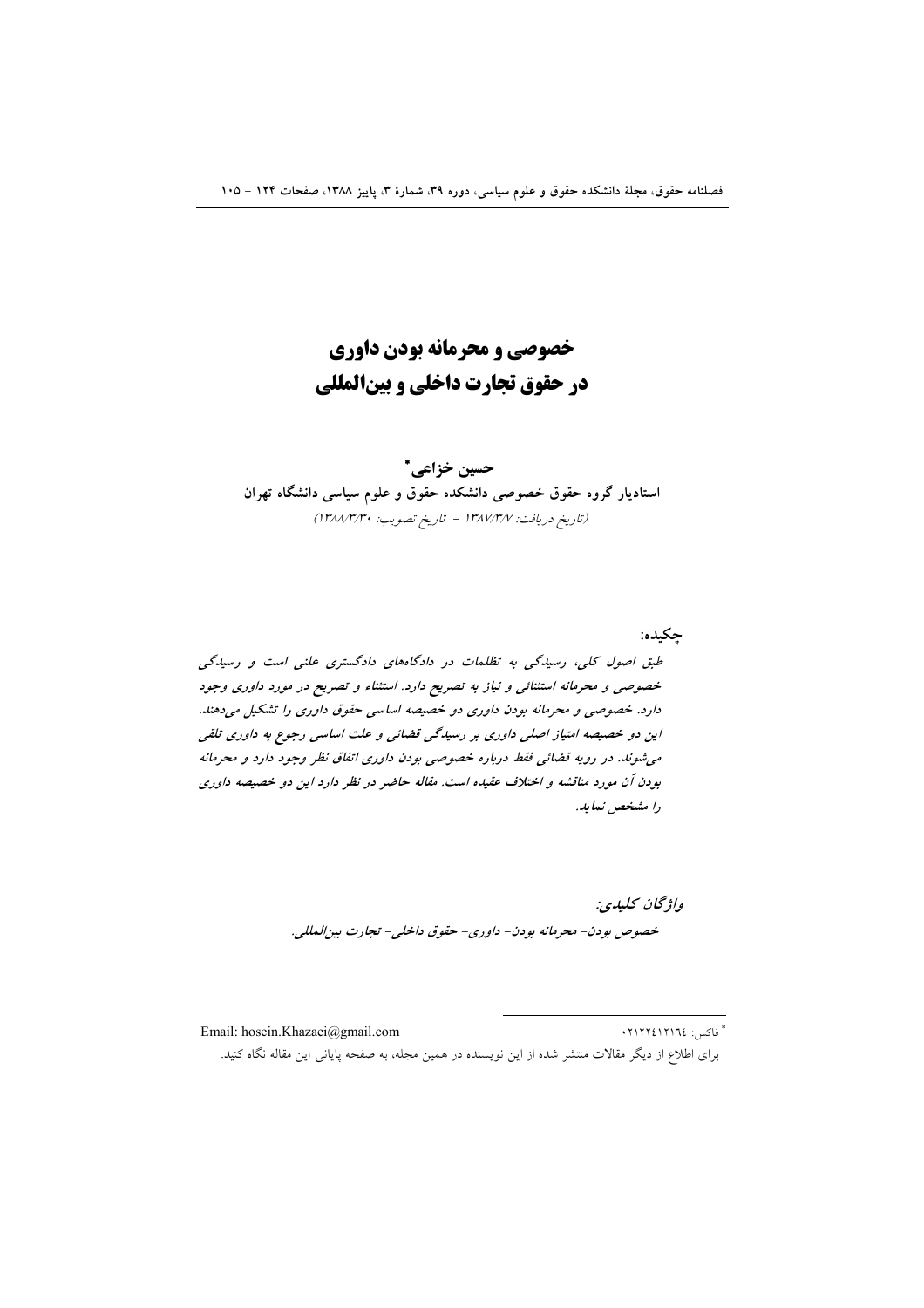#### مقدمه

از خصوصی و محرمانه بودن حقوق داوری به مثابه دو روی یک سکه یاد می شود. با وجود این، بر خلاف خصوصی بودن که خصیصه اولیه حقوق داوری و قدیمی است، محرمانه بودن بحثی است که در چند دهه اخیر در حقوق داوری مطرح و با اختلاف نظر ادامه یافته است. موضوع خصوصی بودن مربوط به حقوق طرفین در ممانعت از ورود خارجی به جریان رسیدگی است ولی محرمانه بودن مربوط به عدم افشاء اسناد و اطلاعات یا واقعیاتی است که برای انجام داوری تهیه و یا در جریان آن تحصیل می شود.

بعضی ها خصوصی و محرمانه بودن داوری را ذاتی نمی دانند و نظر دارند که در حقوق موضوعه و قواعد داوری باید شفافیت لازم در این موارد وجود داشته باشد و یا اینکه طرفین صريحاً توافق بر خصوصي و محرمانه بودن أن كرده باشند(Gaillard.1997,p160).

به این ترتیب مبنای محرمانه و خصوصی بودن داوری قانون یا قرارداد داوری می شود ٔ (Yves Fortier1999 p134). بنابراین از ماهیت قراردادی یا قضائی داوری تعهد ضمنی خصوصی و محرمانه بودن استنتاج نمی شود. درست است که خصوصی و محرمانه نگهداشتن داوری به نفع طرفین است، ولی این خصوصیات شرط اساسی متعهد شدن در قرارداد داوری نیست. طرفین مانند سایر شروط قراردادی باید به طور صریح توافق بر خصوصی و محرمانه نگهداشتن داوری نمایند. محرمانه بودن داوری در قرارداد اصلی یا قرارداد ارجاع اختلاف به داور در مواردی که بعد از حدوث اختلاف توافق بر حل اختلاف توسط داور می شود و یا در جریان رسیدگی در دادگاه داوری مورد قبول واقع میشود. این امکان نیز وجود دارد که در مقررات نهاد داوری که طبق اَن داوری انجام میشود، قید شده باشد<sup>۲</sup> . در هر فرض موضوع از عبارت پایانی اصل ١٦٥ قانون اساسی جمهوری اسلامی که مقرر میدارد (... یا در دعاوی خصوصی طرفین دعوی تقاضا کنند که محاکمه علنی نباشد) استنباط می شود.

در حقوق انگلیس به قاضی حق داده شده است که به تشخیص خود دعوی داوری را خصوصی یا علنی استماع نماید. دادگاه با حفظ حقوق خود در خصوص صدور نوع قرار طبق ماده ٦٩ قانون داوري ١٩٩٦ تجديد نظر خواهي از راي را علني انجام مي دهد. ولي به هر نوع ادعای دیگر به طور خصوصی رسیدگی می نماید. حتی التزام به محرمانه بودن آئین رسیدگی و

در این خصوص مینویسد : L.Yves Fortier

The private nature of arbitral proceedings is well established and the concept of privacy would have no meaning if participants were required to arbitrate privately by day while being free to pontificate publicly by night. The duty of confidentiality is not absolute, argue its proponents, but the qualifications or exceptions that attach to it are just that : Exceptions to a general rule

۲. در ماده ۳۰ قواعد دیوان داوری بینالمللی لندن ( London Court of International arbitration).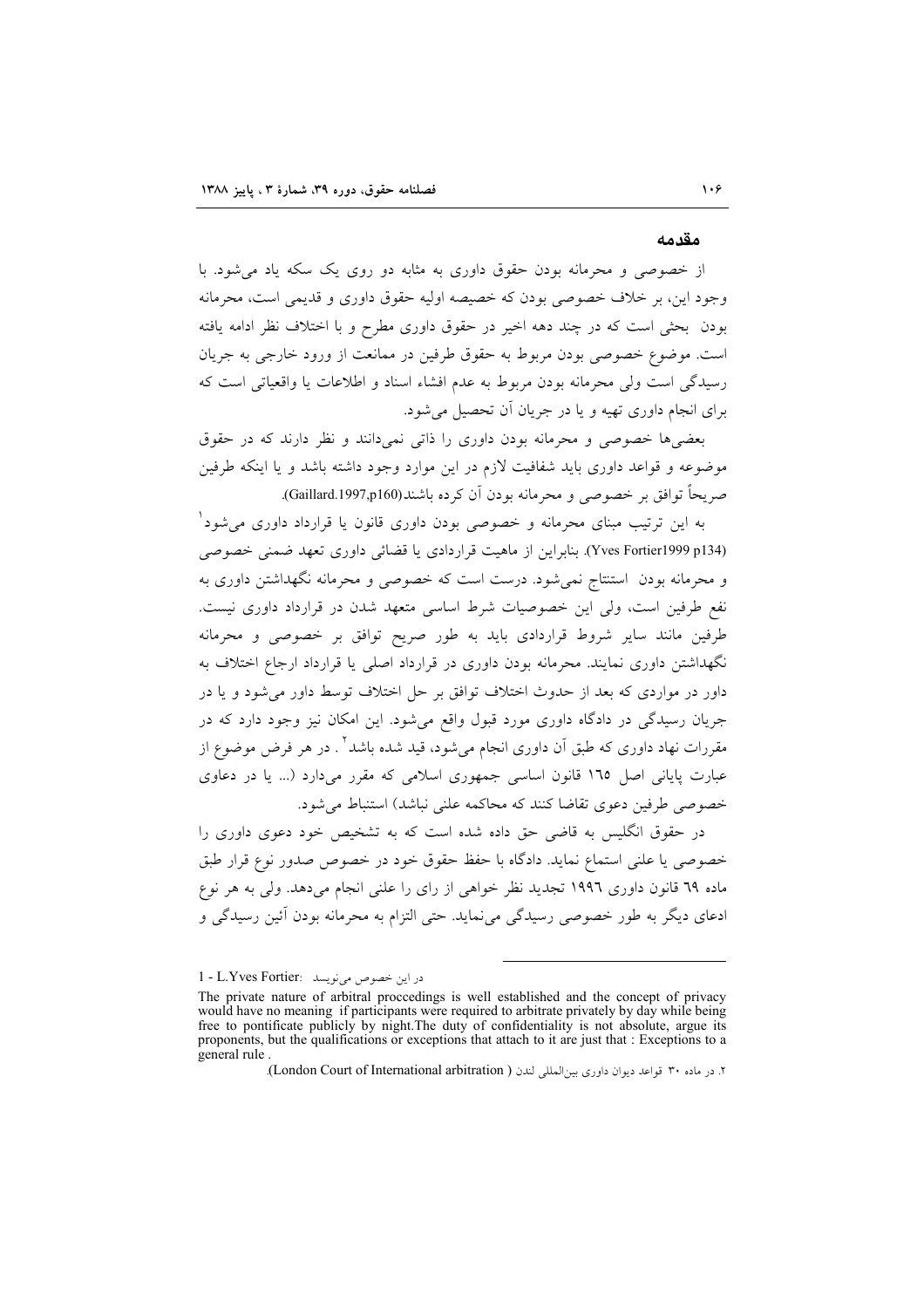تشریفات، موجب انصراف دادگاه از رسیدگی علنی نیست مگر اینکه یکی از طرفین ضرورت محرمانه بودن آن را ثابت کند.

در حقوق فرانسه در ماده ۱٤٦٩ قانون أئين دادرسي مدني جديد مشاوره داوران محرمانه اعلان شده است (Bredin.1991,p71). در حقوق ايران در قانون اَئين دارسي دادگاههاي عمومي و انقلاب در امور مدنی محرمانه بودن تمام یا بخشی از آئین داوری قید نگردیده است ولی در ماده ٤٧٧ اعلان شده است كه داوران در رسيدگي و راي تابع مقررات أئين دادرسي نيستند. لذا می توانند در داوری رسیدگی را در راستای قسمت آخر اصل ۱٦٥ قانون اساسی جمهوری اسلامي غير علني بر گزارنمايند.

اگر خصوصی بودن پذیرفته شود اثر أن بر محرمانه بودن مورد توجه قرار میگیرد و اگر شرط محرمانه بودن در قرارداد اصلی درج شده باشد این سوال مطرح میشود که آیا این شرط به قرارداد داوری تسری پیدا می کند؟ اگر پاسخ مثبت باشد تعهد محرمانه نگهداشتن در مراحل بعدی بر قراردادهائی که داوری را به جریان میاندازد، اثر میگذارد؟ و آیا داوران و مؤسسه داوری باید اراده طرفین را در خصوص حفظ اسرار محترم شمارند.

طرح سوال به این صورت و اختلاف نظر در خصوصی و محرمانه بودن داوری و ارتباط این دو با یکدیگر موجب میشود که در مبحث اول خصوصی بودن داوری در مبحث دوم اثر خصوصی بودن بر محرمانه بودن و در مبحث سوم محرمانه بودن و در مبحث چهارم استثناءات خصوصی و محرمانه بودن و در مبحث آخر ضمانت اجرای نقض تعهد محرمانه بودن بررسی شود.

### مبحث اول– خصوصی بودن داوری

خصوصی بودن به معنی عدم امکان ورود شخص خارجی به جریان رسیدگی داوری است. تفکر خصوصی بودن داوری بر این مبنا استوار است که غیر از طرفین شخص دیگری در حل اختلاف توسط داور حضور نداشته باشد مگر اینکه طرفین صریحاً توافق بر حضور او کرده ىاشند.

منظور از شخص خارجی کسی است که ضرورت حضور ندارد و یا اینکه حضور او مقتضی مدیریت خاص رسیدگی نیست. به این ترتیب، شهود طرفین و وکلاء أنها خارجی تلقی نمی شوند و در مواردی که مصلحت دادگاه داوری اقتضاء نماید حضور شخصی غیر از وکیل و شاهد مانند کارشناس با اجازه دادگاه داوری اشکال ندارد.

در تعداد زیادی از قواعد داوری قید می شود که رسیدگی داوری خصوصی است. به عنوان مثال در ماده ٤–١٣ قواعد ديوان داوري لندن تصريح به اين شده است كه تمام جلسات استماع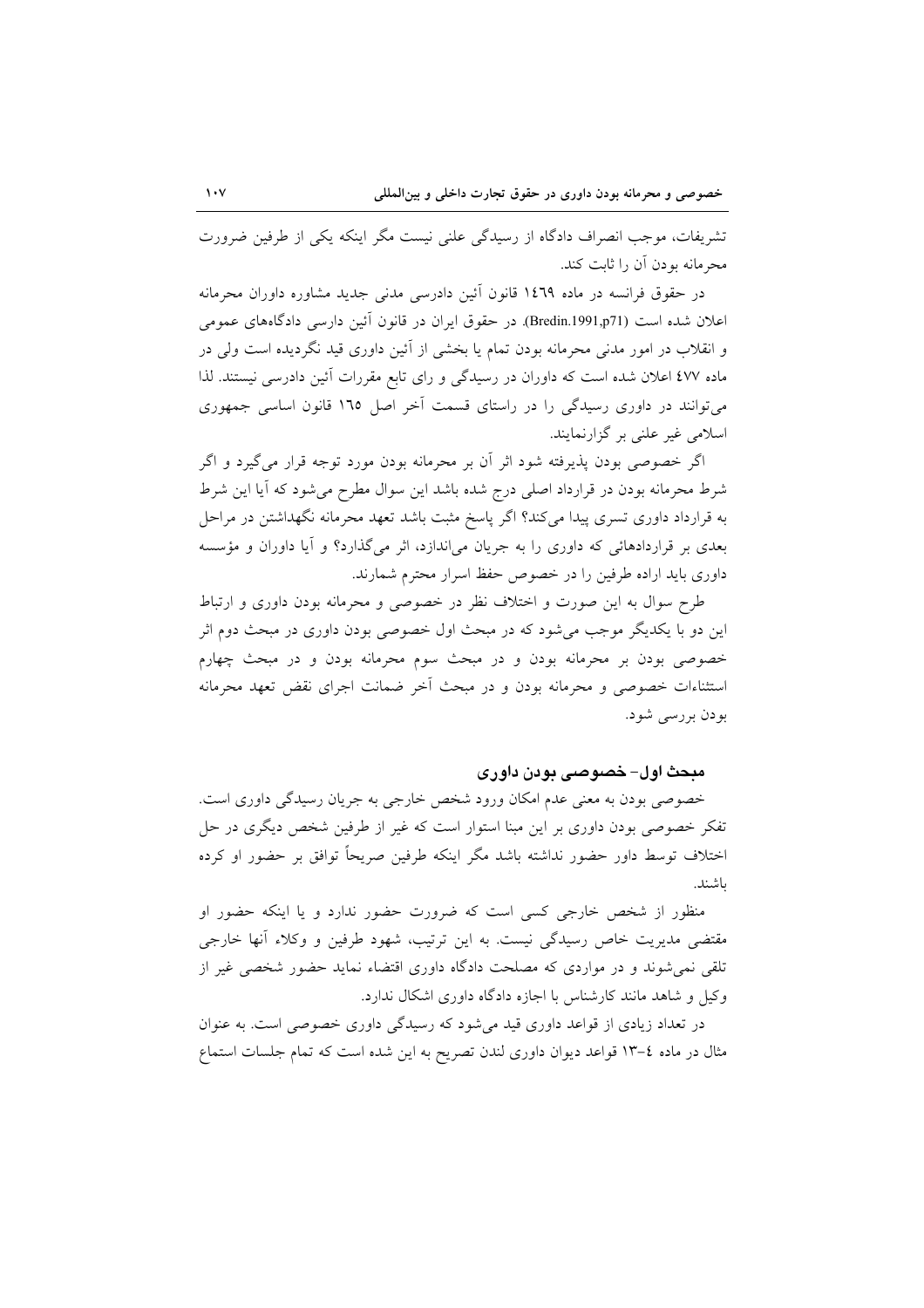خصوصی خواهد بود مگر اینکه طرفین کتباً به گونه دیگری توافق کرده باشند یا دادگاه داوری مدیریت دیگری پر گزیند'. قواعد داوری آنسترال در ماده ۲۵–٤ و قواعد داوری اتاق بازر گانی بینالمللی در ماده(۳) ۲۱ همین ترتیب را مقرر کرده است. در دادگاه داوری نیز اصل بر خصوصی بودن جریان داوری است مگر اینکه طبق مقررات یا قانون به گونه دیگری مقرر شده باشد. با این وجود در قوانین داخلی کشورها به ندرت این دو خصیصه مورد توجه قرار گرفته است (1995 paulsson).

از خصوصی بودن داوری این نتیجه حاصل میشود که طرفین اختلاف بتوانند مانع حضور اشخاص ثالث در جريان داوري شوند حتى اگر منافع تجارى اين اشخاص تحت الشعاع قرار گرفته باشد. دادگاه داوری نمی تواند بدون توافق طرفین حل اختلاف دیگری حتی در رابطه با اختلاف موضوع رسیدگی را وارد جریان داوری نماید. موضوع اختلاف در داوری نامه که به امضاء طرفین و داور یا داوران رسیده است معین شده است و داوران باید به آن موضوع رسیدگی و خارج از موضوع رسیدگی ننمایند.

با وجود این، باید پذیرفت که این نتیجه منطقی خصوصی بودن داوری جذابیت لازم را ندارد. زیرا در خیلی از موارد رسیدگی به اختلافات جانبی و طاری امتیازات مهم و روشن دارد. صرف وقت و هزینه یک داوری از چند داوری کمتر میشود و سرگردانی ناشی از بلاتکلیفی کاهش می پابد و مخصوصاً از صدور احکام معارض که معمولاً در قواعد داوری چه در حقوق داخلی چه در سطح بینالمللی برای حل تعارض آنها راه حلی پیش بینی نمی شود، اجتناب مي شود.

از طرف دیگر، داوری نباید گرفتار پیچیدگی آئین رسیدگی قضائی شود مانند جلب ثالث و ورود ثالث که برای اجتناب از آن به داوری روی آوردهاند، در هر روی، دادگاه داوری نمی تواند دعوی دیگری را وارد جریان داوری کند و صدور دستور رسیدگی توأمان را بدون توافق طرفين صادر نمايد.

### مبحث دوم –اثر خصوصی بودن بر محرمانه بودن

اگر اصل خصوصی بودن داوری پذیرفته شود سوالی که مطرح میشود این است که آیا از این تعهد اصلی تعهد ضمنی محرمانه بودن داوری نیز استنتاج میشود؟ اگر این نتیجه حاصل شود سوال بعدی این است که آیا بر قراردادهائی که در ایجاد و به جریان انداختن داوری نقش دارند، مانند قرارداد داوری به معنی خاص (شرط رجوع به داوری یا توافقنامه داوری) که بین

<sup>1-</sup> All meetings and hearings shall be in private unless the parties agree otherwise in writing or the Arbitral Aribunal directed otherwise.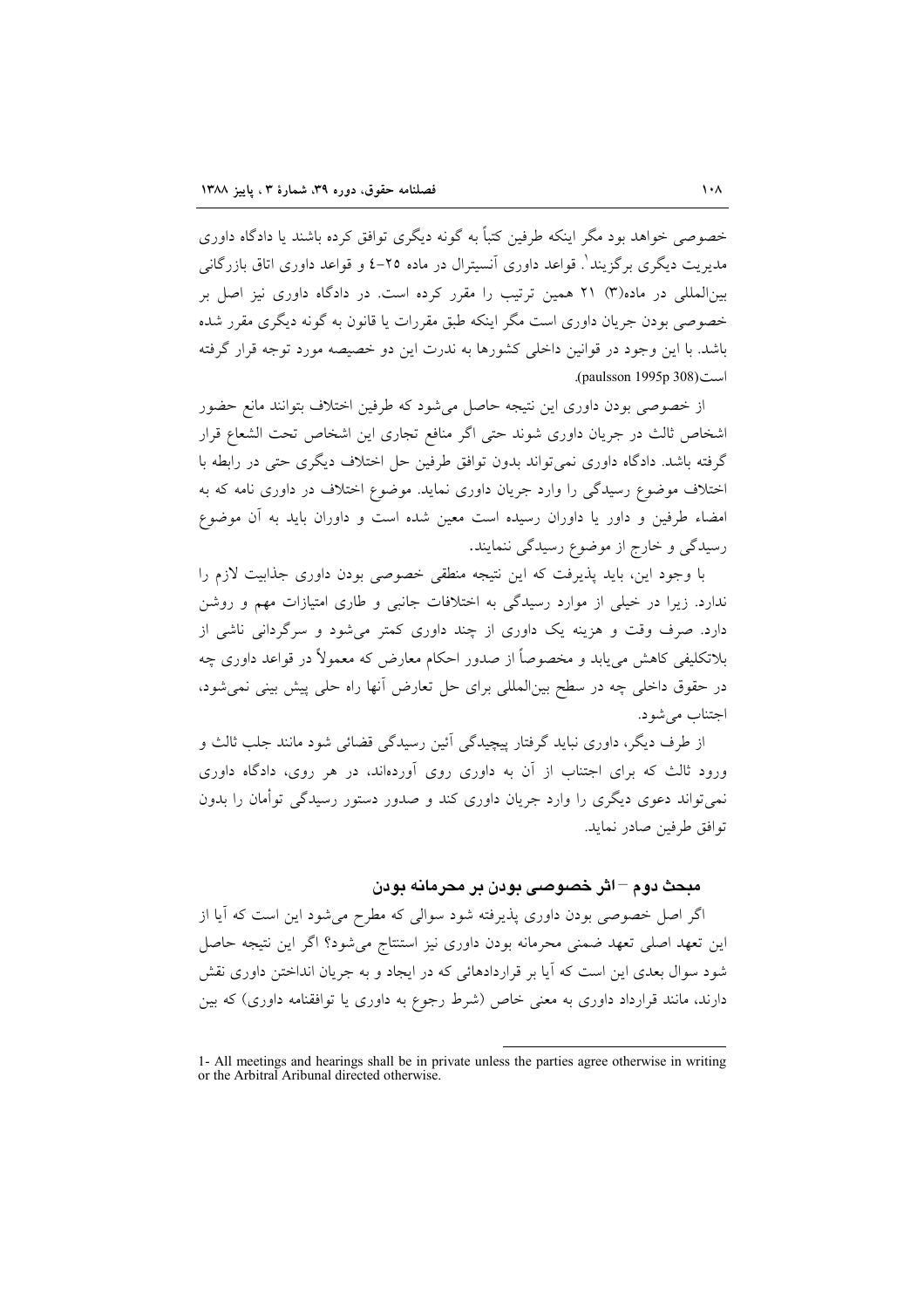طرفین منعقد می شود، یا قراردادهای تحکیم داوری مانند داوری نامه که بین داوران و طرفین منعقد می شود یا قرارداد سازماندهی داوری که بین مؤسسه داوری و طرفین منعقد می شود، اثر مر گذار د.

آنچه مسلم است تعهد محرمانه نگهداشتن خود به خود از ماهیت خصوصی داوری ناشی نمی شود. ولی حداقل اجازه توجیه ممانعت از حضور اشخاص ثالث در محل برگزاری داوری را میدهد. جلسات رسیدگی در محل خصوصی برگزار میشود که ورود به اَن برای عموم اَزاد نيست. ولي از اين واقعيت كه بتوان مانع ورود اشخاص ثالث به جلسات رسيدگي شد، الزاماً این معنی مستفاد نمی شود که طرفین تعهد محرمانه نگهداشتن اسناد و اطلاعات و اظهارات جلسه رسیدگی و حتی رای صادره را دارند.

در رسیدگی به اختلاف هیچ چیز ماهیت محرمانه ندارد. رموز شغلی طبیعت محرمانه ندارد و ناگهانی بدون علت ایجاد نمی شود. حفظ اسرار منشاء قانونی دارد و با تعهد قانونی اسرار به اشخاص سپرده میشود. این نوع تعهد در قانون مجازات فرانسه ٰ مانند جمهوری اسلامی ایران وجود دارد. طبق ماده ٦٤٨ قانون مجازات اسلامي: (اطباء و جراحان و ماماها و دارو فروشان و تمامی کسانی که به مناسبت شغل یا حرفه خود محرم اسرار میشوند هر گاه در غیر از موارد قانونی اسرار مردم را افشاء کنند به سه ماه و یک روز تا یک سال حبس و یا به یک میلیون و پانصد هزار تا شش میلیون ریال جزای نقدی محکوم می شوند). این تعهد با ضمانت اجرای كيفري فقط بر كساني تكليف مي شود كه به علت وضعيت، شغل يا ماموريت دارنده اطلاعات هستند.

در خارج از وجود تعهدات قانونی، تعهد محرمانه نگهداشتن منشا دیگری غیر از منشا قراردادی، نمیتواند داشته باشد. هیچ مانعی ندارد که طرفین توافق نمایند که اطلاعات وحتی مدارکی که به عنوان دلیل به دادگاه داوری ارائه می شود، محرمانه بماند. دادگاههائی که وجود اصل محرمانه بودن داوری را انکار کردهاند، استدلال خود را بر این استوار می نمایند که تعهد قانونی محرمانه نگهداشتن، بطور ضمنی از قرارداد داوری یا از وابستگی به آن ناشی نمی شود (ديوان عالي استراليا ١٩٩٦). بنابراين، پاسخ به سوالات فوق الذكر بستگي به تجزيه و تحليل اراده طرفین پیدا می کند. آیا طرفین خواستهاند به داوران و مؤسسه داوری اطلاعات محرمانهای بسیارند؟ یا خیر و کدام اطلاعات ؟

با وجود این، دادگاههای انگلیسی وجود اصل کلی محرمانه بودن داوری را منبعث از خصوصی بودن داوری می شناسند. در این کشور دادگاه تجدیدنظر ( Arbitration 11

١. ماده ١٣– ٢٢٦ قانون مجازات فرانسه (افشاء اطلاعات محرمانه را توسط اشخاصی كه خواه به علـت وضـعيت، خـواه بـه علت شغل، خواه به علت عمل یا ماموریت موقت، مکلف به محرمانه نگهداشتن هستند). جرم میداند.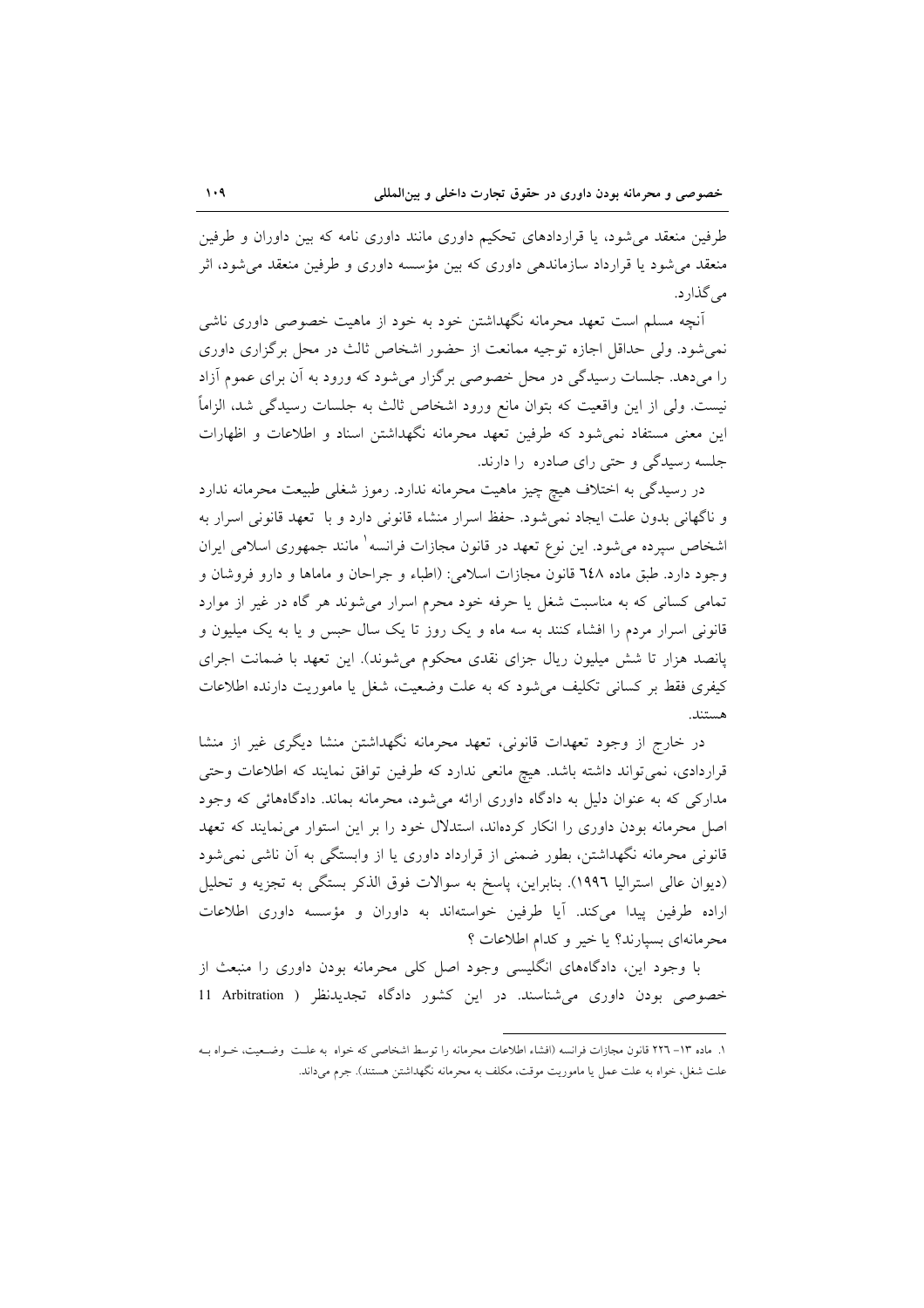International) اظهار داشته است: تعهد محرمانه ماندن داوری که بر طرفین داوری تحمیل می شود از ماهیت خصوصی داوری ناشی می شود. به همین ترتیب، قاضی اظهار داشته است در داوری تعهد ضمنی طرفین در خصوص عدم افشاء مدارکی که برای داوری فراهم و یا در داوری از آنها استفاده یا در جریان داوری افشاء یا تولید می شود، وجود دارد. در مورد صورت حسابها و يادداشتهائي كه به عنوان دليل ارائه مي شوند يا در راي ذكر مي شوند، همين حكم صادق است، مگر اینکه طرفین بر افشاء آن تراضی نمایند.

در فرانسه نیز بعضی از دادگاهها محرمانه بودن داوری را متاثر از خصوصی بودن آن می دانند. در یروندهای (Aojjeh1986) دادگاه تجدید نظر پاریس اظهار می دارد که داوری ماهیتاً راز داری مقررات مربوط به نظم خصوصی مورد توافق طرفین را به بهترین وجه تامین می نماید. با وجود این در فرانسه محرمانه بودن داوری اصولاً منشا قانونی یا قراردادی دارد و از خصوصی بودن آن استنتاج نمی شود.

### مبحث سوم– محرمانه بودن داوری

در سال@ای اخیر مساله محرمانه بودن داوری موضوع بحث دانشگاهی و توجه کمیسیون داوری اتاق بازرگانی بین المللی (گزارش آوریل سال ۲۰۰۲) و سازمان مشورتی حقوقی آسیائی – افريقائي ` بو ده است.

بعضی از قواعد نهادهای داوری مقرراتی در مورد محرمانه ماندن یک یا تعدادی از جنبههای خاص داوری دارند. در حقوق فرانسه و انگلیس و اغلب کشورهای نظام حقوقی کامن لا محرمانه بودن داوری بطور جزئی یا کلی به رسمیت شناخته شده است. در فرانسه محرمانه بودن داوری فقط مربوط به مشاوره داوران برای اتخاذ تصمیم است، که به اصل محرمانه بودن داوری تسری پیدا نمی کند. تعدادی از حقوقدانان برجسته داوری را محرمانه می دانند (Fouchard, Gaillard,Goldman.1996,No 1132).

در حقوق کشورهای دیگر مانند ایالات متحده امریکا، سوئد و استرالیا محرمانه بودن داوري مورد ترديد و بحث است(Delvove.1996.p375). در استراليا در پروندهاي ( Esso v.Plowman 1995) كارشناس منتخب دادگاه منكر وجود قاعده عمومي حاكي از محرمانه بودن داوري شده است <sup>۲</sup> .

<sup>1-</sup> Asian-African Legal Consultative Organization

<sup>2-</sup>Although privacy may be perceived as an advantage of arbitration over national courts , there is no general binding rule that arbitration proceedings are private and confidential precluding the parties divulging details to third parties. The extent to which arbitration proceedings, the content , the nature of the dispute and all aspects of the arbitration remain confidential is , in many view. A matter of agreement by the parties.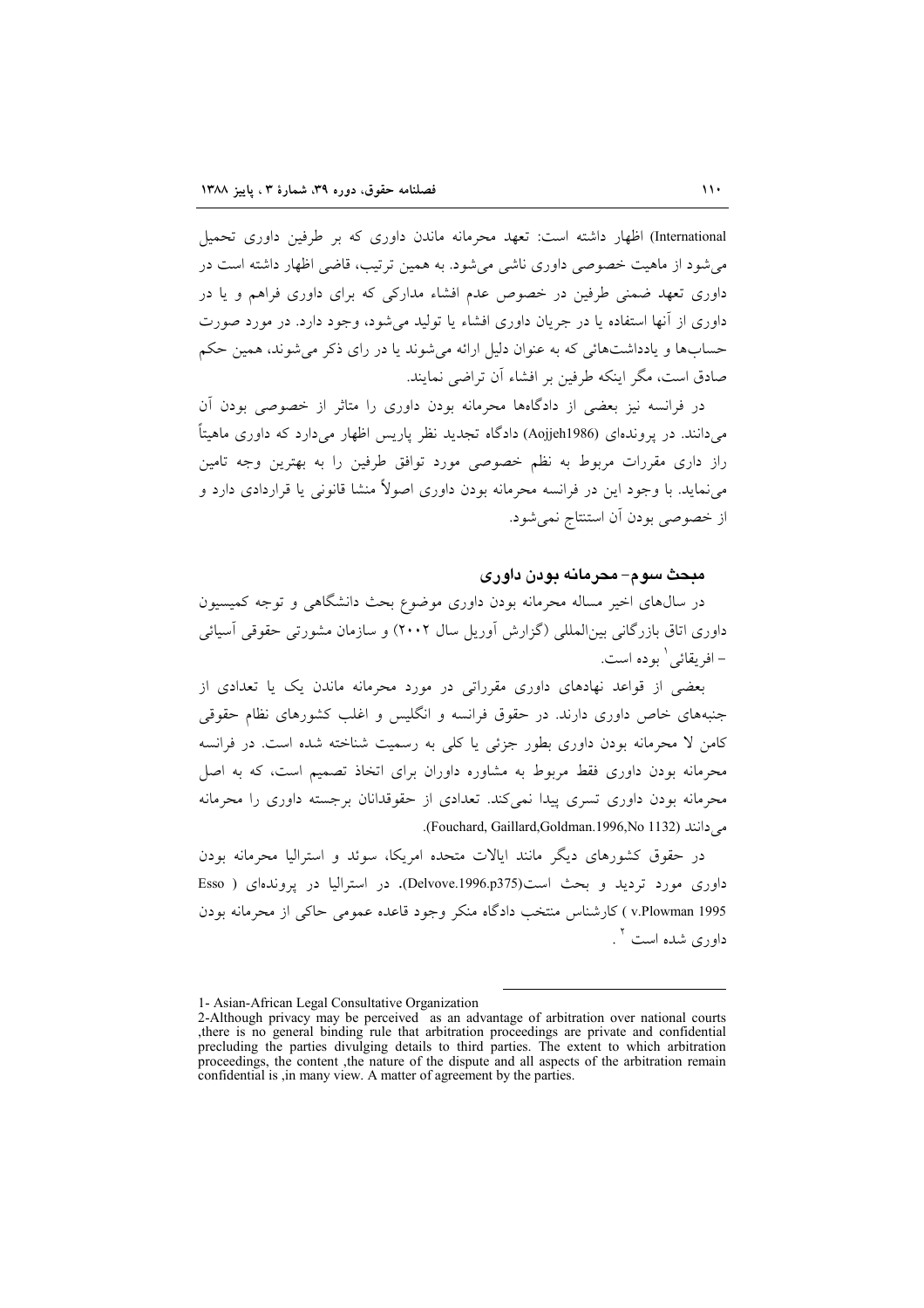خیلی از محاکم در کشورهای دیگر وجود چنین اصلی را انکار میکنند. به عنوان مثال دیوان عالی کشور سوئد نظر داده است که تکلیف قانونی ناشی از قرارداد داوری یا وابستگی ذاتی به آن برای محرمانه نگهداشتن داوری وجود ندارد. یا دیوان عالی کشور استرالیا در یرونده فوق الذکر اعلام می کند که در حقوق داوری تعهد خاص محرمانه ماندن مدارک طرفین که به دادگاه داوری ارائه نمودهاند، وجود ندارد(High Court.1996). در رأیی که توسط یک دادگاه امریکائی در سال ۱۹۸۸ صادر شده، اظهار شده است که هیچکدام از مقررات دیوان داوری اتاق بازرگانی بینالمللی بر طرفین، تعهد محرمانه نگهداشتن داوری را تحمیل نمی کند و نتيجتاً چنين تعهدي وجود ندارد.

در پروندهای دیگر، دادگاه تجدید نظر پاریس که قبلاً (Ojjeh.1986) با تکیه بر ماهیت داوری از خصوصی بودن استنتاج محرمانه بودن کرده بود، اعلام می نماید (طرفی که ادعای غرامت ناشی از نقض محرمانه بودن داوری می نماید، باید در مورد وجود و دلایل محرمانه بودن أن در حقوق داوری بین|لمللی فرانسه توضیح دهد (Nafimco.2004). اگر چنین توضیحی خواسته می شود به این دلیل است که به نظر دادگاه اصل مسلم محرمانه بودن داوری، وجود ندارد.

در قواعد داوری بینالمللی نیز چنین قاعدهای دیده نمیشود. قانون نمونه داوری کمیسیون حقوق تجارت ملل متحد (اَنسیترال) و قواعد داوری اتاق بازرگانی بینالمللی نیز متذکر اَن نشدهاند.

بنابراین با وجود اختلاف نظر باید مبنای محرمانه بودن داوری را جستجو و سپس دامنه شمول آن را مشخص نمو د(Loquin.2006.327).

### الف– مبنای محرمان بودن داوری

چنانکه نوشته شد داوری ماهیت قضائی قراردادی دارد. از جهت ماهیت قضائی غیر علنی بودن مشاور قاعده کلی است که در انواع مختلف محاکمات وجود دارد. داوری نیز از این قاعده مستثنی نیست و مشاوره جهت اتخاذ تصمیم در داوری غیرعلنی است. در داوری قبل از ختم رسیدگی اصل تساوی طرفین و حق دفاع مانع از این است که یکی از داوران نظر سایر داوران را در مورد موضوع داوری افشاء نماید. ضمانت اجرای چنین عملی جرح داور یا بطلان رای داوری است. بعد از ختم رسیدگی، احترام به استقلال داور مانع این است که یکی از داوران موضع سایر داوران را در مورد راهحل ارائه شده بر ملا نماید. در این وضعیت ضمانت اجرای افشاء نظر داور، مسئولیت داور افشاء کننده اسرار، در مقابل داوری که نظرش افشاء شده، می باشد. بنابراین، غیرعلنی بودن مشاوره برای اتخاذ تصمیم در محاکمات اقتضای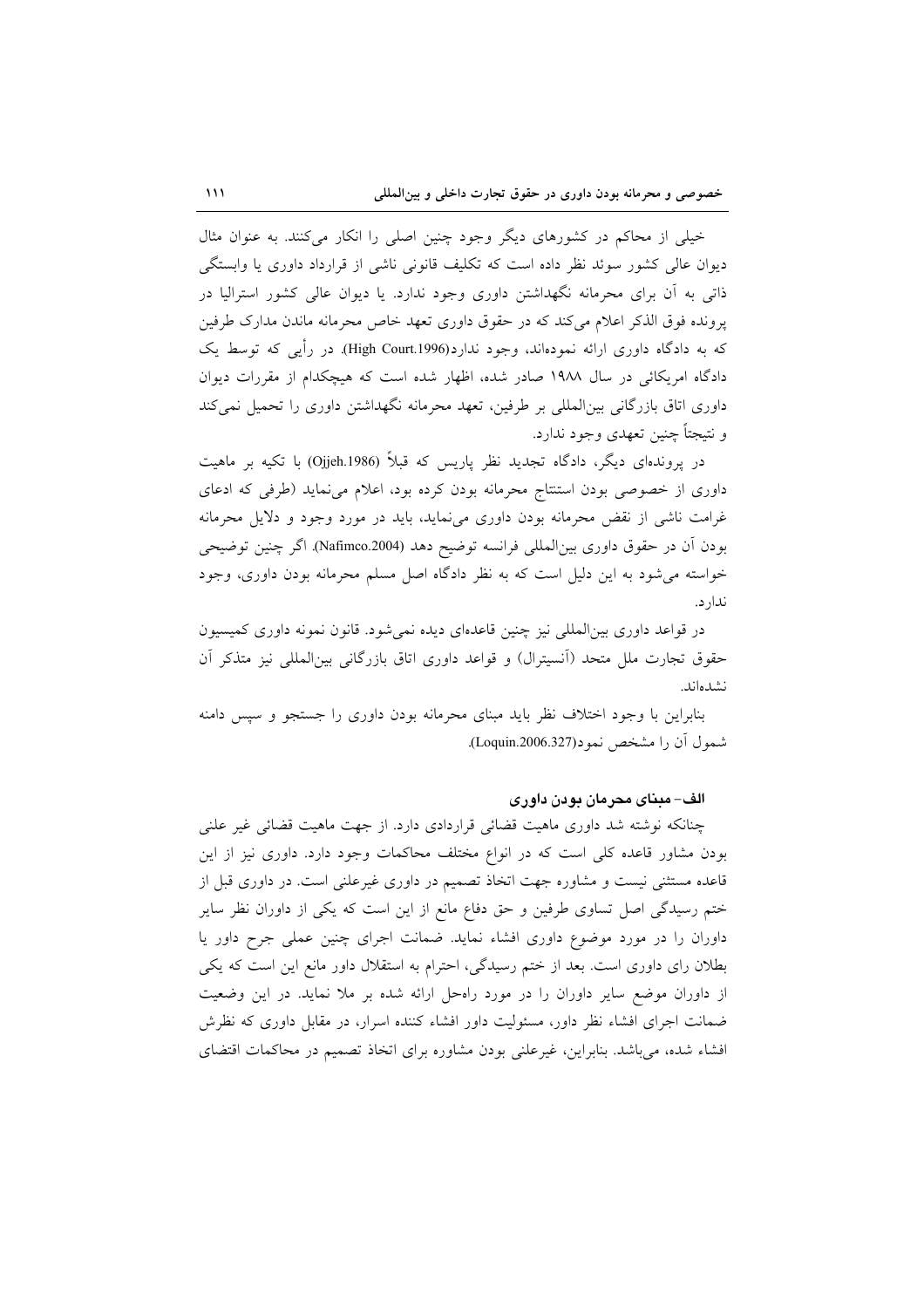ذات آن است و به خود محاکمه و غیر علنی شدن آن تسری پیدا نمیکند. این نوع محدودیتها مانع افشاء داوری در موارد دیگر و مخصوصاً توسط اشخاص دیگر مانند طرفین اختلاف نيست (Loquin .2006.329).

بنابراين، علت بعضي از تكاليف محرمانه كه درحقوق موضوعه يذيرفته مي شود مربوط به ماهیت قضائی داوری است. در این وضعیت محرمانه نگهداشتن داوری مربوط به داوران میشود و معمولاً در قوانین آئین دادرسی قضائی که داور را تحت پوشش قرار میدهد پیش بینی می شود.

اصل محرمانه بودن مشاوره در داوری، اعضاء دادگاه داوری را موظف می کند که عقاید شخصی داوران، مانند نظر جمعی دادگاه داوری را، حداقل تا وقتی که رای صادر نشده، برای طرفین افشاء ننمایند. تعهد محرمانه نگهداشتن داوران از اصل تساوی طرفین و حق دفاع آنها و استقلال داور ناش<sub>ی</sub> می شود.

بعضی از حقوقدانان فرانسوی که موافق داوری محرمانه هستند از عبارت مضیق ماده ١٤٦٨ قانون آئین دادرسی مدنی جدید که طبق آن داور تاریخ مشاوره و موضوع داوری را تعیین می کند، تفسیر موسع کرده و اعلام کردهاند که به محض اینکه دادگاه داوری وارد عمل شد، مشاوره آغاز می شود (Derains 1998 p639). و مشاوره خاص مورد توجه ماده ۱٤٦٠ قانون آئين دادرسی مدنی جدید را مرحله نهائی ارتباط داوران از دورانی که دادگاه داوری عملیات داوری را تحت نظر قرار میدهد، اعلان کردهاند. به نظر أنها در طی مدت داوری اصل محرمانه بودن مشاوره برای حفظ تساوی طرفین و حق دفاع ضروری است. زیرا اگر یکی از داوران با ارتباط با یکی از طرفین بطور آشکار و منظم تحولات داوری وموضع هر یک از داوران آشکار نماید تساوی بین طرفین را که به عنوان اصل عمومی ناشی از نظم عمومی أئین داوری شناخته می شود، نقض می کند. در این وضعیت طرف مطلع می تواند رفتار و مدارک خود را در جهت منافع خود تنظیم و هدایت نماید.

از طرف دیگر، محرمانه بودن داوری ضرورت حمایت از استقلال داوراست. حمایت از سری ماندن مشاوره به هر یک از داوران این امکان را میدهد که عقیده خود را آزادانه و بدون ترس از اینکه یکی از طرفین بتواند علیه او ادعای جبران خسارت ناشی از نقض آئین رسیدگی نماید، بیان نمایند.

در حمایت از این نظر استدلال میکنند که در حقوق داوری تعداد زیادی نقض اصل، بدون ضمانت اجرا يذيرفته شده است. دادگاه تجديد نظر (Rouen 1988) به اين ترتيب راي داده است که (تصریح به اینکه (رای با اکثریت صادر شده) نقض اصل محرمانه بودن است، ولی ضمانت اجرائی ندارد). به همین ترتیب، دادگاه تجدید نظردیگری(Bordeaux.1993) اظهار نظر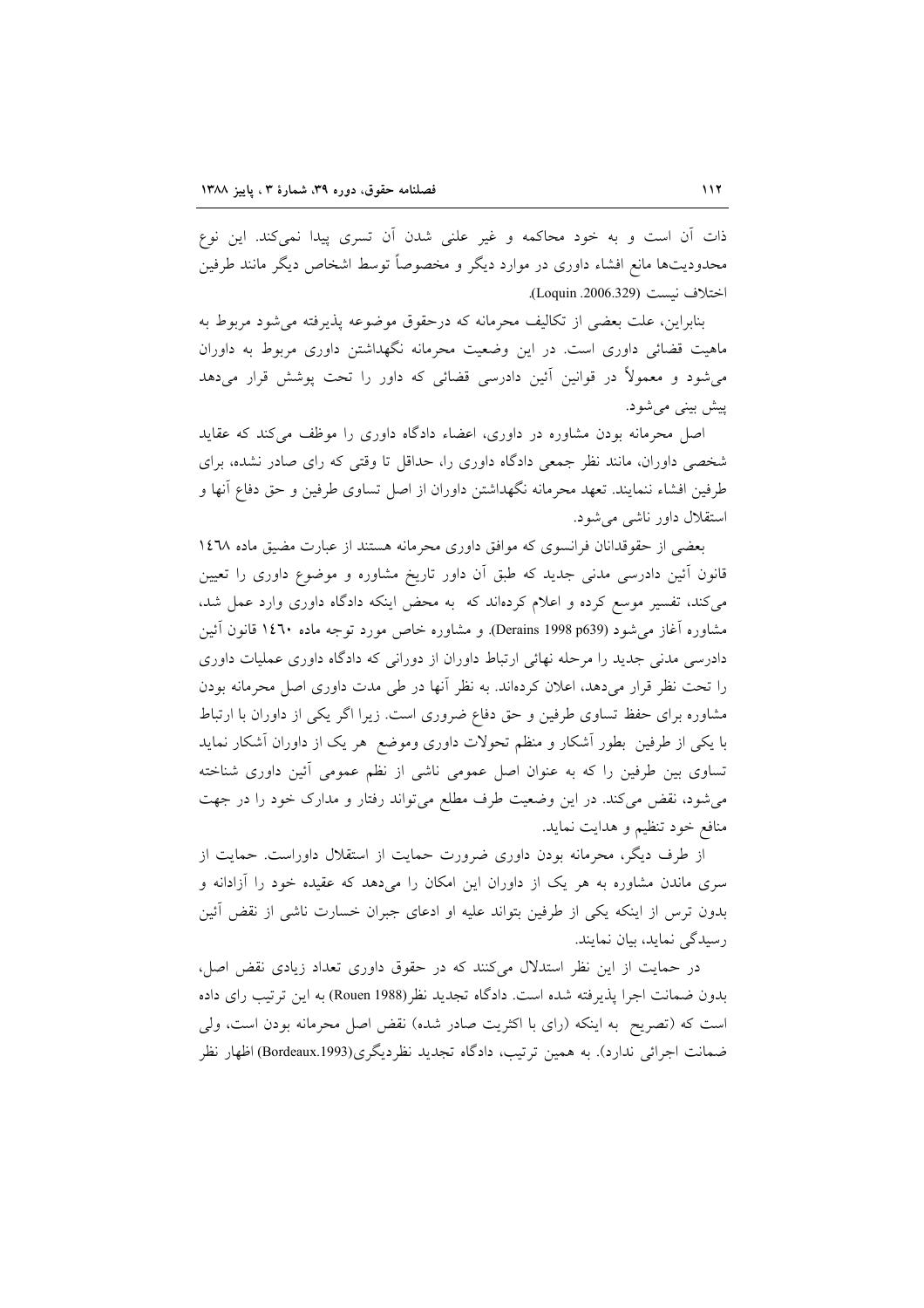كرده است (اثر ماده ١٤٦٩ قانون آئين دارسي مدني جديد ممنوعيت افشاء نظر هر يک از داوران است، ولی با توجه به اینکه قسمت دوم ماده ۱٤٧٣ همان قانون به رای داوری که اقلیت از امضاء اّن امتناع نموده باشد، همان اثر را میدهد که انگار همه داوران اّن را امضاء نمودهاند و به این ترتیب به بعضی از داوران اجازه داده است که علناً مخالفت خود را با رایی که با اکثریت آراء اتخاذ شده ابراز و به این طریق محرمانه بودن مشاوره را نقض نمایند، به نظر نمی رسد که مقررات ماده ١٤٦٩ قانون آئین دارسی مدنی جدید بتواند به عنوان قاعده نظم عمومی مورد توجه قرار گیرد و داوران با ذکر اینکه اتخاذ تصمیم به اتفاق بوده است، قاعده نظم عمومی را نقض نموده باشند).

همین بحث در موردی که تصریح شود (رای با اکثریت صادر شده) نیز صادق است. دادگاه تجدید نظر پاریس اظهار نظر کرده است که دادگاه بدوی با دادن حق امتناع از امضاء رای به اقلیت به شرایط ماده ۱٤۷۳ قانون آئین دادرسی مدنی جدید پاسخ مثبت داده است.

واقعیت این است که اصل محرمانه بودن مشاوره قاعدهای برای حمایت از داور است. با امتناع از امضاء یک رای یا با قبول اینکه رای با اکثریت یا اتفاق آراء صادر شود، داور یا داوران از حمایتی که محرمانه بودن مشاوره به آنها عطا می نماید و از آرامشی که به دنبال آن برایشان حاصل مي شود، بهره مي برند.

اثر این انصراف از افشاء موضع داور برای طرفین در مقابل تصمیمی که در هیئت داوری گرفته می شود، ظاهر می شود. داور می تواند عقیده خود را با قبول ناسزاگوئی یکی از طرفین افشاء كند. ولي اين افشاء نمي تواند ضمانت اجرائي به دنبال داشته باشد. نتيجه اين رفتار بطلان رای یا مسئولیت داور، که فقط از امکانی که حقوق به او داده استفاده میکند، نمی تواند باشد. به عبارت دیگر انصراف یا عدم انصراف داور از قاعدهای که از او حمایت ً میکند و در اختیار او قرار دارد، هیچ خسارتی به طرفین وارد نمیآورد.

با وجود این باید به وضعیتی که در آن یکی از داوران، عقیده یکی از همکاران عضو هیئت داوری را افشاء می نماید، نظر دیگری داد. حداقل، این افشاء تقصیری است که مسئولیت داور متخلف در مقابل همکار متضرر از عدم راز داری او را بدنبال دارد.

### ب– دامنه شمول تعهد اصلى

در مواردی که محرمانه بودن وجود دارد فقط در قرارداد اصلی متذکر آن میشوند. به عنوان مثال در مقررات داخلی قواعد داوری دیوان داوری اتاق بازرگانی بین|لمللی فقط بر اعضاء ديوان داوري كه وظيفه مديريت داوري دارند، (نه بر طرفين يا داورها) وظيفه محرمانه نگهداشتن داوری تحمیل شده است و در ماده ۲۰ همین قواعد مقرر شده است دادگاه داوری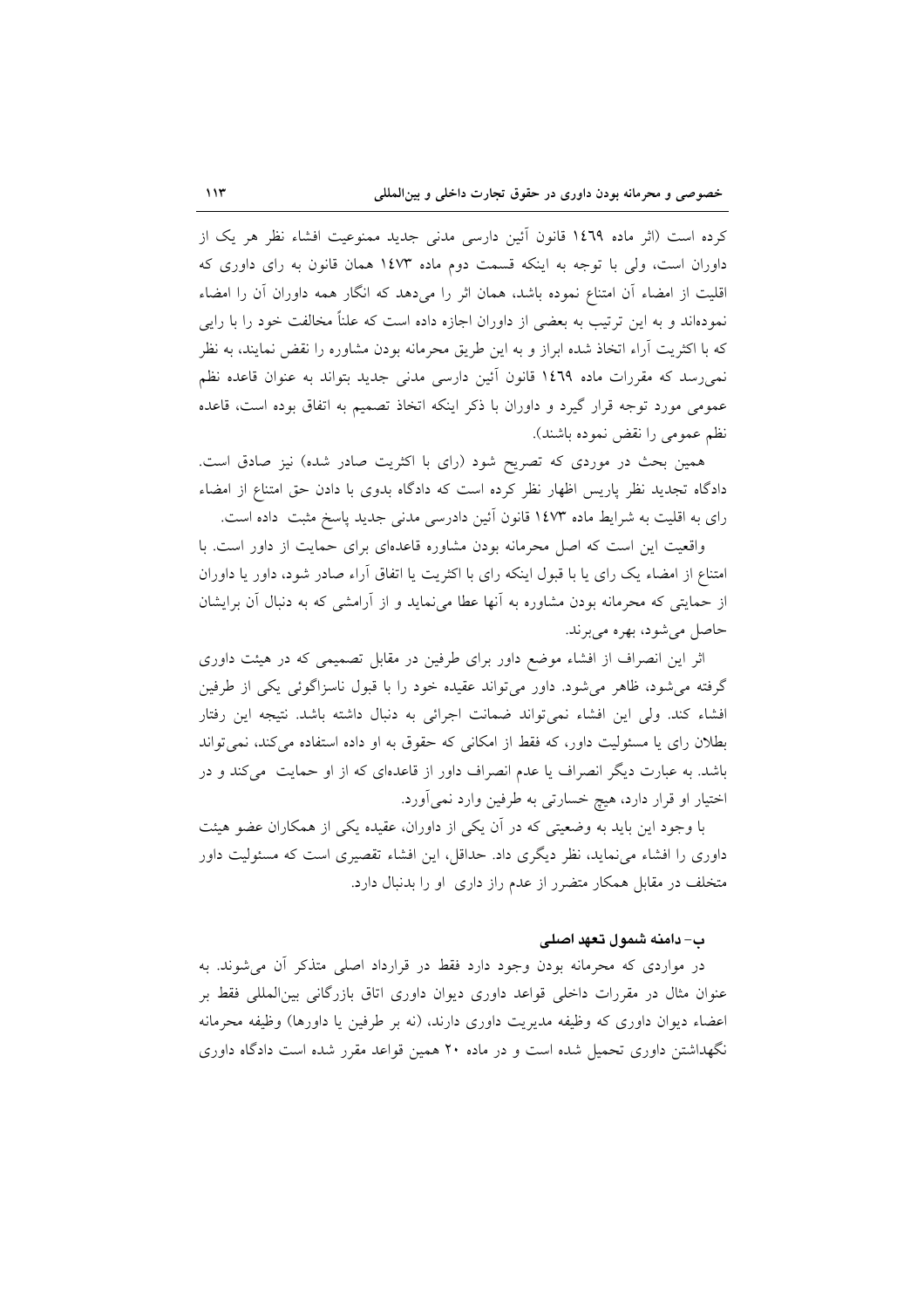حق دارد تدبیر لازم برای حمایت از محرمانه ماندن موضوع و اطلاعات داوری اتخاذ نماید. عدهای اعتقاد دارند که این تعهد بر قراردادهائی که داوری را سازمان می،دهد، مخصوصاً قراردادی که بین طرفین و داوران منعقد می شود و قراردادی سازماندهی داوری که بین طرفین و نهادهای داوری منعقد می شود، پر تو می افکند و هر گاه مجموعه عناصر داوری توسط طرفین محرمانه اعلام شود، داوران مانند نهاد داوری مکلف به عدم افشاء داوری هستند.

قراردادهای داوری از نوع قراردادهای خدمات است که معمولاً بر واقعیات استوار می شوند و به این اعتبار تعهد محرمانه نگهداشتن را بر داوران و نهاد داوری تحمیل می نمایند. وجود چنین تعهدی به نیاز ارادی مشروع طرفین که انتظار احترام به جنبههای سری آئین داوری دارند و به این دلیل درگیر داوری شدهاند، پاسخ مثبت میدهد. به عبارت دیگر از لحظهای که طرفین به طور صریح بر محرمانه بودن داوری توافق کردهاند، سایر قراردادهای خدماتی که منظور از انعقاد آنها به جریان انداختن (اراده داوری) طرفین است، باید محرمانه حفظ شوند.

در معنی مراد ماده ۱۳–۲۲٦ قانون جزای فرانسه و ماده ۱٤۸ قانون مجازات اسلامی که عبارت (تمامی کسانی که به مناسبت شغل خود..) به کار برده است داوران مستودع رموز هستند که توسط طرفین به آنها سپرده شده است. به این دلیل، به نظر میرسد در حقوق داخلی فرانسه و حقوق ایران برای داوران تعهد قانونی محرمانه نگهداشتن داوری با ضمانت اجرای کيفري وجود دارد.

به عبارت دیگر، قراردادی کردن حفظ رموز توسط طرفین، تعهد قانونی داوران را از لحظهای که رموز به آنها سیرده می شود، ایجاد می کند. مطمئناً صرف وجود اراده محرمانه نگهداشتن رموز آئین داوری، کافی برای ایجاد شرایط وجود این تعهد قانونی نیست. بلکه برای اینکه افشاء کردن رموز مجازات کیفری داشته باشد، لازم است که مستودع موقعیت شغلی یا ماموریت موقت نیز داشته باشد. به این ترتیب، دامنه شمول ماده ٦٤٨ قانون مجازات اسلامی و مشابه آن در دیگر کشورها نه تنها وکلاء طرفین اختلاف داوری، بلکه خود داور و تشکیلات اداري نهاد داوري رادر بر مي گير د.

تازهترین ادبیات حقوقی زمان ما به سوی محرمانه اعلان کردن کل سیستم داوری و عدم افشاء آن مگر با توافق طرفین اختلاف حرکت می کند. به این ترتیب در ماده ٤ قواعد داوری مرکز منطقهای داوری تهران که براساس توافق دولت جمهوری اسلامی ایران و سازمان مشورتي حقوقي آسيائي– افريقائي(www.trac.ir) تدوين شده است، دامنه شمول محرمانه بودن

<sup>1- ((</sup>La revelation d'une information soit par l'etat, soit par profession, soit en raison d'une fonction ou d'une mission temporaire.)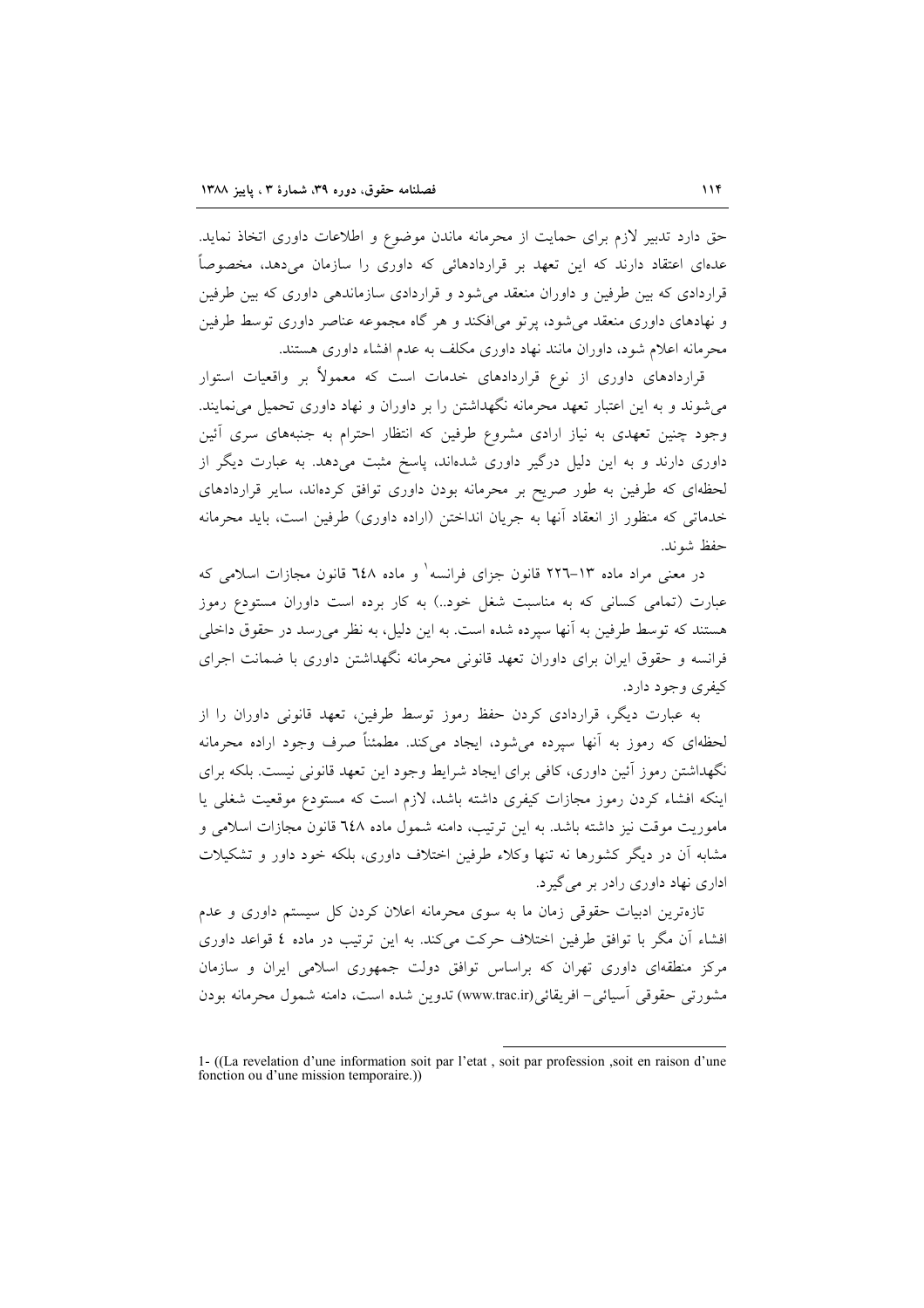داوری را به همه دست اندرکاران انجام داوری تسری داده شده است. طبق این ماده: (داوري كه بر مبناي اين قواعد انجام مي گيرد، محرمانه است. طرفين، از جمله وكلاء و کارشناسان منصوب آنها، داوران، کارشناسان منصوب دیوان و منشیها و همچنین مرکز، متعهداند که هیچگونه اسناد، واقعیات یا سایر اطلاعات مربوط به اختلاف یا جریان داوری را برای اشخاص ثالث فاش نسازند. آنها باید از انتشار رای دیوان یا فراهم نمودن موجبات انتشار آن توسط سایرین اجتناب نمایند مگر آنکه طرفین نسبت به انتشار آن توافق کنند).

بعضي از نويسندگان با درس گرفتن از عدم قاطعيت حقوق موضوعه، توصيه به درج شرط محرمانه ماندن داوری در قرارداد داوری، قواعد نهادهای داوری یا داوری نامه می نمایند.

بعضی دیگر، تعهد محرمانه بودن داوری مندرج در قرارداد داوری را به همه وجوه آن سرایت میدهند. به نظر این گروه قراردادی که هنوز همه رموز خود را آشکار ننموده، تعهد ضمنی محرمانه نگهداشتن را برعهده طرفین ایجاد می نماید که تمام داوری را تحت الشعاع خود قرار میدهد. زیرا در ماده ۲۲۰ قانون مدنی ایران مانند ماده ۱۱۳۵ قانون مدنی فرانسه <sup>۱</sup> مقرر است: عقود نه فقط متعاملین را به اجرای چیزی که در آن تصریح شده است ملزم می نماید بلکه متعاملین به تمام نتایجی هم که بموجب عرف وعادت یا به موجب قانون از عقد حاصل می شود ملزم میباشند). به این ترتیب، تعهد ضمنی محرمانه بودن داوری به عنوان دنباله ضروری قرارداد داوری محرمانه ایجاد می شود. این تعهد از تجزیه و تحلیل منطقی اراده طرفین ناشی می شود. اگر درست باشد که داوری روش رسیدگی محرمانه به اختلاف است، یقیناً درست است که طرفین محرمانه نگهداشتن را دلیل قطعی تعهدات خود در داوری می دانند و متقابلاً متعهد به احترام و نگهداری آن می شوند.

در واقع، طرفین در رجوع به داوری عدالتی غیر از عدالتی که در دادگاههای دادگستری اعمال می شود، مخصوصاً نفی هر گونه انتشار و افشاء را جستجو می کنند (خزاعی، ۱۳۸۲ص۱۶) طرفین در رجوع به داوری تضمین محرمانه ماندن رموز شغلی خود را در نظر دارند. با انتظار چنین امتیازی از داوری، این روش حل اختلاف بر همه سیستمهای حقوقی فائق می آید و مطمئناً تبديل به عرف تجارت بين|لمللي مي شود.

<sup>1- ((</sup>Les conventions obligent non seulement a ce qui est exprim, mais encore a toutes les suites que l'equite, l'usage ou la loi donne a l'obligation d'après sa nature.)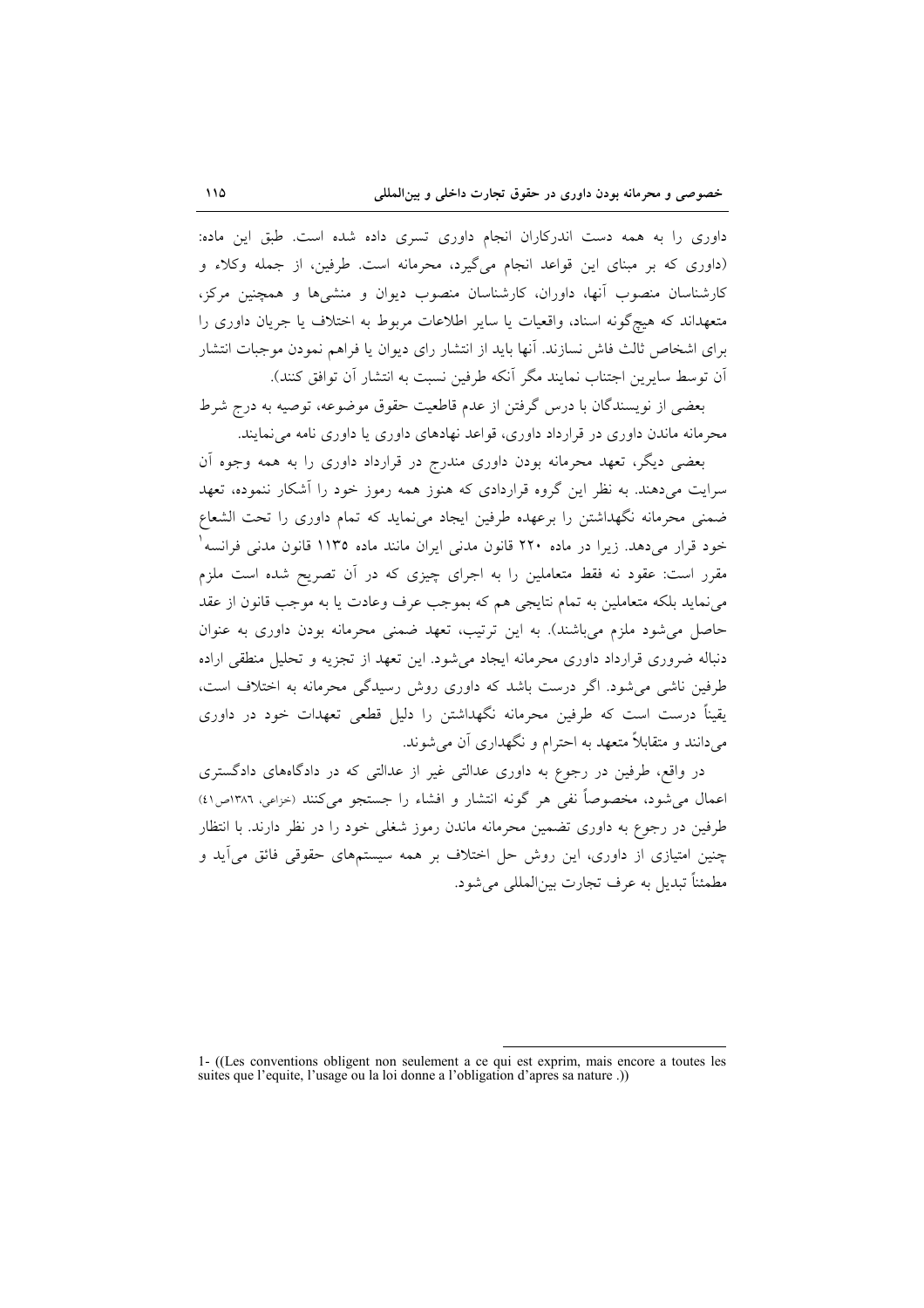## مبحث چهار م– استثناء محرمانه بودن داوری الف-ضرورتها

تعهد محرمانه داشتن داوری تعهدی مطلق نیست و استثناء آتی بر این تعهد تحمیل می شود که در بعضی از موارد ریشه در توافق طرفین و در موارد دیگر ناشی از قانون و دستور قضائی است. غیر از موارد نظم عمومی، به همان ترتیبی که طرفین می توانستند توافق بر محرمانه بودن داوری نمایند، این امکان را دارند که توافق بر علنی بودن و یا بر افشاء داوری در مراحل بعدی نمایند. طرفین ممکن است نیاز به ارائه رای داور به مؤسسه بیمه داشته باشند. در مواردی که محکوم له ناگزیر از اجرای اجباری رای داور است، چارهای جزء مراجعه به محاکم عمومی که موجب افشاء رای میشود، ندارد. به این ترتیب، الزامات ناشی از قوانین امری در خصوص افشاء اسرار، تعهد محرمانه داشتن قراردادهای داوری یعنی قرارداد با داور یا قرارداد سازماندهی داوری را از بین میبرد. همین حکم در مورد نظم عمومی ناشی از أئین داوری، مخصوصاً تجدید نظر خواهی از رای داور یا حق استناد به رای در مقابل اشخاص ثالث، نیز صادق است.

در یرونده (Ali Shipping corp.1999) محرمانه بودن داوری مورد مناقشه بوده است و قاضی چهار استثناء بر تعهد محرمانه بودن داوری را یاد آوری کرده است. اول موردی است که طرفین رضایت به افشاء داده باشند. اصل آزادی انعقاد قراردادها به طرفین قرارداد داوری این حق را میدهد که بر افشاء داوری یا افشاء اسناد و مدارکی که به دادگاه داوری ارائه میدهند یا در دادگاه داوری به صورت صورتجلسه تولید میشود یا ارائه رای داور به مرجعی دیگر، توافق نمایند. در مواردی که دادگاه دستور یا قرار ابراز و افشاء مدرک یا دلیلی را صادر می نماید، دستور دادگاه لازم العطاعه است. در این گونه موارد یکی از طرفین یا هر دو مخالف افشاء داوری هستند ولی طرف دیگر یا شخص ثالث با مراجعه به دادگاه و ارائه دلیل ضرورت افشاء رای را بیان میدارد و دادگاه در صورت احراز ضرورت مجوز افشاء رای را صادر می نماید. غالباً ارائه اسناد و مدارک داوری برای ارزیابی خسارات و هزینهها و یا در اختیار گذاشتن آنها ضرورت دارد، در این وضعیت دستور ارائه مدارک صادر می شود. زیرا جبران کامل خسارات که یکی از اصول اساسی مسئولیت مدنی است بدون ارائه رای ممکن نمی شود. به همین ترتیب در هر مورد که منطقاً ضرورت حفظ منافع مشروع یکی از طرفین داوری در دعوائی ایجاب نماید، اجازه افشاء صادر میشود. ولی صرف ادعای شخص ثالث در دادگاهی ضرورت ارائه مدارک دعوی خصوصی را توجیه نمی کند. به هنگام صدور دستور افشاء به خاطر حفظ منافع مشروع یکی از طرفین، دادگاه به طبیعت و هدف طرح دعوی که ضرورت ارائه اسناد را موجب شده است و ِ مشکلات افشاء و هزینههای آن توجه دارد.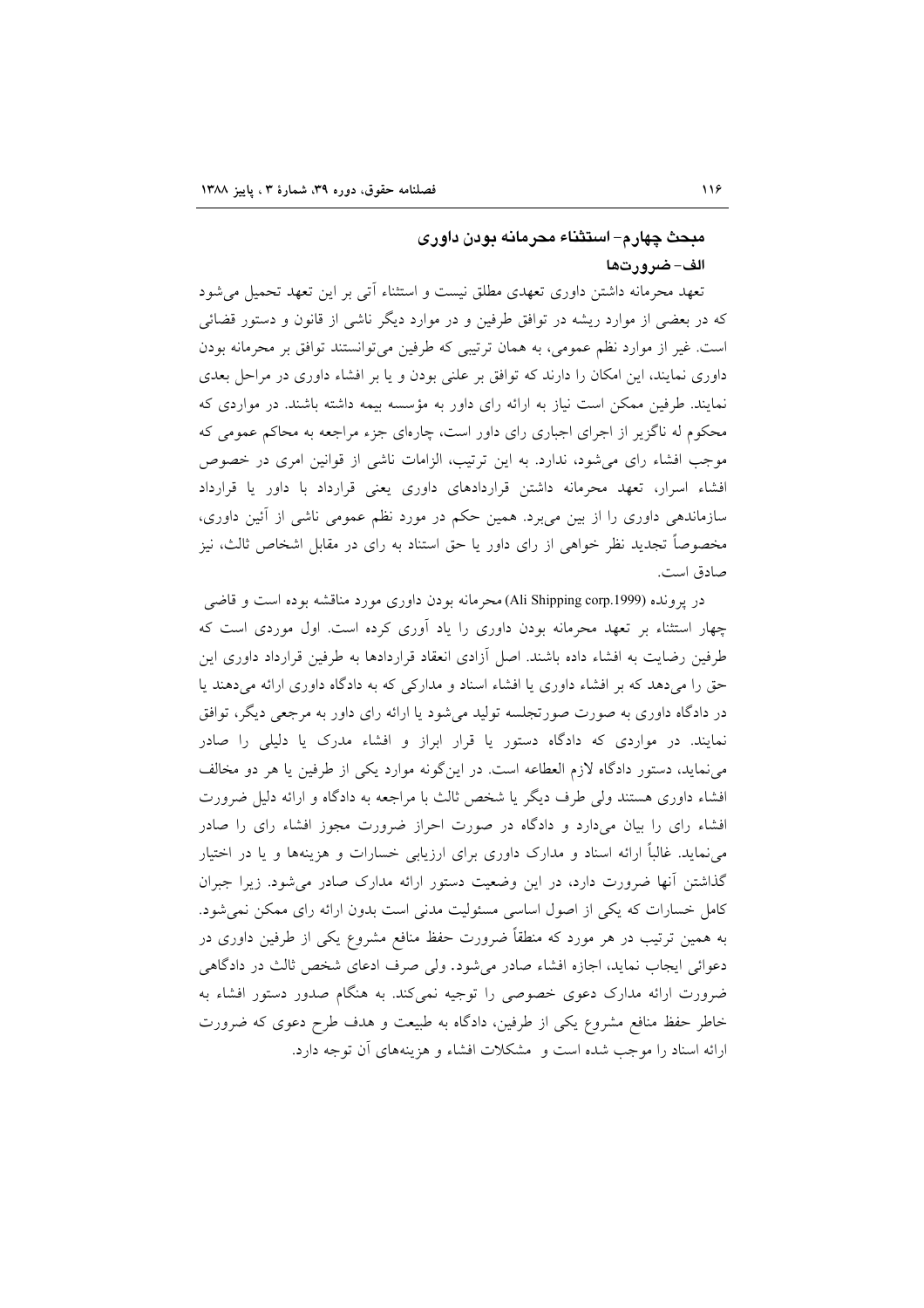در بعضی از موارد اقتضای اعمال عدالت در دادگستری ضرورت افشاء اسناد و مدارک موجود در پرونده داوری را توجیه میکند. به عنوان مثال، ممکن است در رسیدگی قضائی و یا داوری ارجاع امر به کارشناس شده باشد و کارشناس نظری خلاف آنچه که در پرونده داوری سابقاً اظهار کرده است، در گزارش جدید تقدیم دادگاه داوری یا قضائی نماید. در این وضعیت، منافع خصوصی و نظم عمومی اقتضای افشا اسناد و مدارک پرونده داوری جهت تطابق نظریات معارض را جهت ارزیابی خسارات دارد. مکرر اتفاق میافتد که طرفین پرونده داوری یا قضائی همان اشخاصی باشند که قبلاً طرفین دادگاه داوری بودهاند و در پرونده دوم به پرونده مقدم استناد نمایند. هر گاه اصل محرمانه بودن داوری پذیرفته شده باشد علی رغم أن صدور دستور ارائه اسناد و مدارک پرونده داوری با توجه به شرایط و اوضاع و احوال صادر می شود.

در شرکتهای تجارتی مساله افشاء اسرار اهمیت خاص پیدا میکند. برای مقامات مسئول بازار مالی باید تمامی اطلاعات حقوقی، اقتصادی و حسابداری شرکتهائی که در بورس پذیرفته شدهاند، از جمله اطلاعات مربوط به اختلافاتی که شرکت طرف آنها است، تهیه شود. اخبار اختلافاتی که به داوری ارجاع داده شده نیز از این قاعده کلی مستثنی نمی شود و در گزارش سالیانه شرکتهائی که در بورس پذیرفته شدهاند، اختلافاتی که می توانند بر حسابها تاثیر گذارند، باید ذکر شود. با عمومیت بیشتر، شرکتهای سهامی عام باید هر اقدام مهم شناخته شدهای که تاثیر مهم بر جریان ابزار مالی أنها یا بر حقوق و تعهدات دارنده این ابزار مالی داشته باشد، به اطلاع عموم برساند. به این اعتبار اطلاعات مربوط به دادگاه داوری و یا محکومیت شرکت توسط دادگاه داوری و حتی موفقیتهائی که یک شرکت در آئین داوری تحصیل نموده است، باید به اطلاع عموم برساند (Fabrice Fages. 2000.p.5). به طور کلی به محض اینکه قانون طرفین را مکلف به اطلاع رسانی و افشاء و شفافیت نماید، تعهد محرمانه بودن ناپدید می شود. اراده طرفین نمی تواند آمریت این تعهدات قانونی نظم عمومی را کنار گذار د.

#### ب – استثناء اموال عمومی

منافع عمومی ایجاب میکند که دولت با شفافیت بیشتر عمل نماید. لذا در بعضی از موارد نظر دادهاند که نه تنها در مواردی که خود دولت اقدامی برای منافع عمومی می نماید، شفافیت لازم است بلکه هر گاه سازمان وابسطه به دولت به عنوان نماینده دولت عمل نماید همین ضرورت وجود دارد. منطق استثناء منافع عمومی در محرمانه بودن داوری در رای دادگاه استرالیا (Esso v.Plowman 1995) تشریح شده است. در این رای دادگاه آنچه را که برای منافع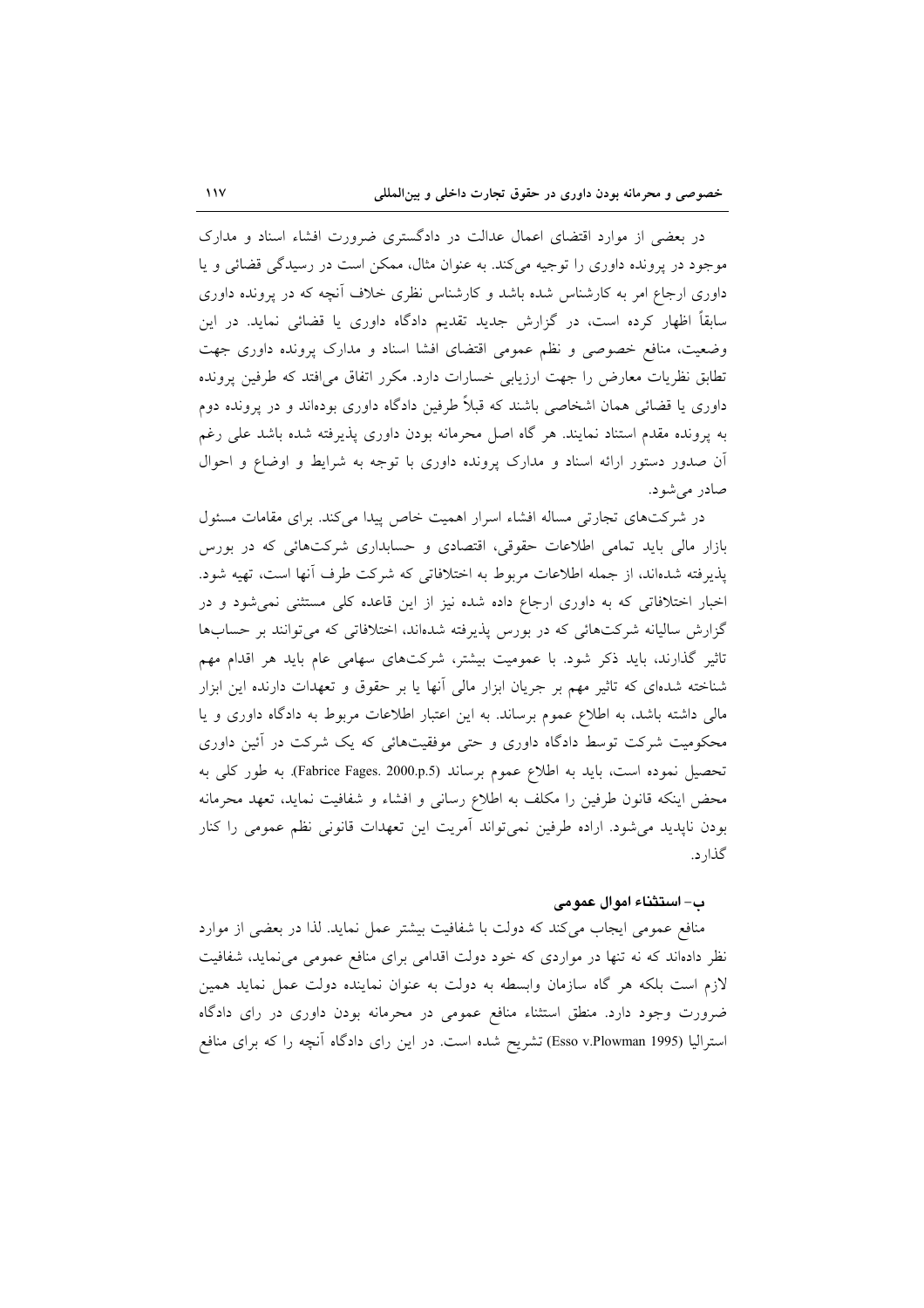عمومی از داوری حاصل می شود مد نظر قرارداده و با مقایسه رموز شخصی و رموز دولتی در محرمانه نگهداشتن رای تفاوتهای زیادی مشاهده و در هر مورد ضوابط متفاوتی بکار گرفته است.

مساله ضرورت شفافیت بیشتر درحل اختلافات بین دولتها در روابط بین الملل مطرح و مورد بحث قرار گرفته است. در سال ۲۰۰۱ در دوحه قطر سازمان تجارت جهانی این موضوع را مطرح و در بیانه خود گنجانید. در سال ۲۰۰۲ در راستای بیانیه دوحه، جامعه اروپا طرفدار شفافیت بیشتر در حل اختلافات بین المللی شده است. در همان سال ایالات متحده امریکا پیشنهاد شفافیت بیشتر را مطرح کرد. پیشنهاد ایالات متحده امریکا شامل علنی شدن رسیدگی و امکان اشراف به مدارک و گزارشات و خلاصه گردش کار نیز بود.

در اغلب توافق نامههای تجارتی که بین دول منعقد می شود تمایل به شفافیت در حل اختلافات با داوری دیده می شود. در توافق نامه بین ایالات متحده امریکا و سنگایور بر افشاء اطلاعات مربوط به حل اختلافات و علنی بودن أن تصریح شده است. طرفین متعهد به در اختیار عموم قراردادن اسناد و لوایح و قرارها و دستورات و تصمیمات دادگاه شدهاند. محتوی این توافقنامه در توافقنامههای بعدی ایالات متحده با کشورهای دیگر مانند شیلی در ۲۰۰۳ گنجانیده شده است. در توافقنامههای تجارتی بین جمهوری اسلامی ایران و سایر دول به همين ترتيب عمل شده است (خزاعي، ١٣٨٦، ص٦٦).

در رویه قضائی داوری نیز وضعیتی مشابه وجود دارد. در قراردادی بین امریکا و شرکت (Methanex Corp Methanex Corp) برای حل اختلاف ناشی از توافقنامه تجارت آزاد امریکای شمالی ٰ توافق بر داوری طبق قواعد آنسیترال شده بود . موضوع اختلاف کاربرد متانول در مواد نفتی بود. ایالت کالیفرنیا شرکت طرف قرار داد را از استفاده آن ممنوع کرده بود. شرکت طرف قرارداد درخواست داوری کرد و در درخواست خود تقاضای (حضور دوستانه) (Amici curiae) در رسیدگی و عرضحال شفاهی و داشتن ناظر بر استماع کرد.

در خصوص حضور شخص ثالث در داوری دادگاه داوری اظهار داشت که ماده ٤-٢٥ قواعد داوری آنسیترال تعیین تکلیف و صریحاً اعلان داشته است که استماع غیرعلنی انجام می شود مگر اینکه طرفین به طریق دیگری توافق کرده باشند و بنابراین دادگاه حق ندارد اشخاص ثالث را در استماع بپذیرد. افشاء مدارک را نیز با وجود توافق طرفین بر عدم افشاء جايز نشمرد.

در خصوص اینکه آیا اشخاص ثالث می توانند حضور دوستانه در جلسات رسیدگی داشته باشند ماده ۱-۱۵ قواعد آنسیترال به دادگاه داوری اجازه داده است که داوری را به نحوی که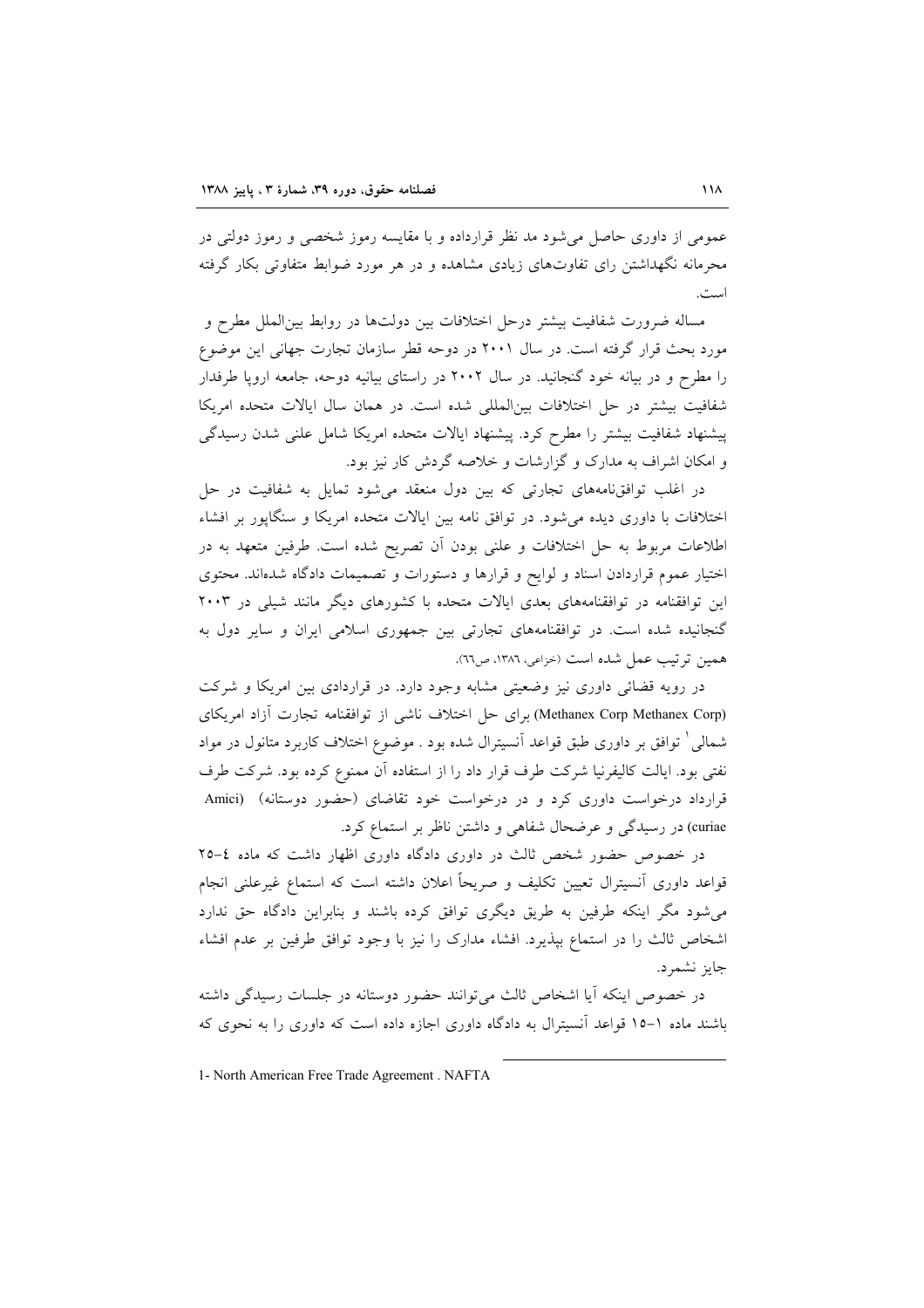مناسب می داند مدیریت نماید. ولی استفاده از این اختیار نمی تواند برابری با طرفین اختلاف را به مخاطره اندازد و فرصت برابر کامل به آنها در ارائه مدارک و دلایل خود ندهد. به نظر دادگاه ماده ١-١٥ قواعد انعطاف پذيرى به دادگاه داده است ولي اين ماده نمي تواند براى پذيرش طرف سوم مورد استفاده قرار گیرد. دادگاه داوری یاد آوری می کند که قواعد داوری آنسیترال صریحاً به این موضوع نیرداخته است. دادگاه با استناد به رویه داوری و رای صادره در دادگاههای ایران– ایالات متحده امریکا (رای شماره ۱– ٥) جوانب احتیاط را مد نظر قرارداده و در نهایت حضور دوستانه در دادگاه را رد می کند.

در اختلاف بین دولت جمهوری بلیوی و شرکت سرمایهگذار خارجی منافع عمومی در خصوص تامین آب به شدت به مخاطره افتاده بود که منجر به شورش مردم و کشته شدن ۱۷ نفر شد. پس از ارجاع اختلاف طبق قرارداد بیش از ۳۰۰ نفر از دادگاه داوری درخواست شرکت در رسیدگی داشتند. درخواست کنندگان می خواستند به عنوان طرف دعوی پذیرفته شوند و یا حق شرکت در دعوی به عنوان حضور دوستانه (Amicus curiae) داشته باشند. دفاعیات و گزارشات و صورتجلسات به طور علنی انجام شود. داوری علنی باشد. دادگاه داوری تحقیقات محلی در بلیوی انجام دهد تا واقعیات مربوط به اختلاف روشن شود. حق دادن جواب به هر نوع دلیل مربوط به دعوی داشته باشند و خسارت کامل آنها پرداخت شود.

مرکز بینالمللی حل اختلافات ناشی از سرمایهگذاری<sup>۱</sup> درخواست آنها را در ۲۹ اوت ۲۰۰۲ ثبت کرد ولی در ۲۹ ژانویه ۲۰۰۳ دادگاه داوری درخواست آنها را رد کرد. دادگاه داوری اظهار داشت که طبیعت قراردادی رضائی داوری کنترل مسائل مورد درخواست را به طرفین می دهد و نه به دادگاه. مخصوصاً برای دادگاه به خوبی روشن است که در عدم وجود رضايت طرفين دادگاه حق يذيرش ثالث و به طريق اولي عموم را در دعوي ندارد ْ.

ج-محرمانه بودن و انتشار و استناد به رای

بعد از صدور رای داور، دلایل عملی بسیار وجود دارد که رای داور نمی تواند تابع قواعد محرمانه صرف باشد. از جمله حقوق و تعهدات طرفین در رای داور معیین و محقق شده

<sup>1-</sup> International Centure for Settelement of Investment Disputes (ICSID).

۲. چکیده رای دادگاه به این شرح است: The consensual nature of the arbitration places the control of the issues you raise with the parties, not the tribunal. In particular it is manifestly clear to the Tribunal that it does not<br>absent the agreement of the parties, have the power to join a non-party to the proceedings; to provide access to hearings to non-parties and a fortiori, to the public generally; or to make the documents of the proceedings public.

We hold this view without in anyway prejudging the question of the extent of the Tribunal's authority to callwitnesses or receive information from non-parties on its own initiative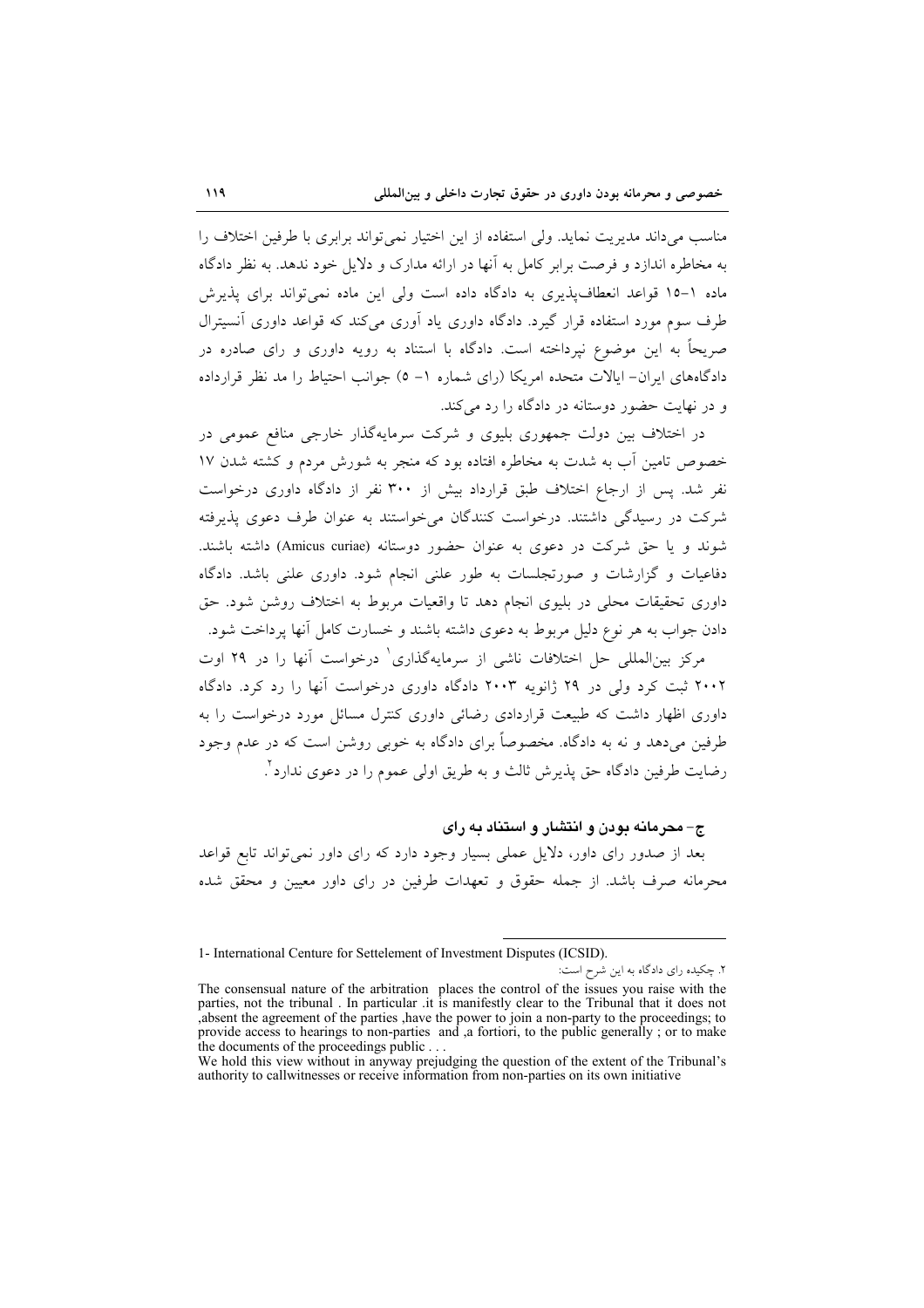است. بنابراین، اگر منطقاً ضرورت افشاء رای برای حمایت از حقوق یکی از طرفین در مقابل شخص ثالث وجود داشته باشد، رای باید افشاء ً شود. به همین ترتیب در مواردی که از دادگاه تقاضای اجرای رای داور میشود، افشاء رای ضرورت پیدا میکند. در اغلب موارد وقتی رای داور در دادگاه دولتی که اصولاً رسیدگی علنی دارد به مناقشه گرفته می شود، جزئیات داوری برای عموم آشکار می شود.

اصولاً فقط طرفین می توانند اجازه انتشار رای داور را بدهند. یعنی رای داور تحت پوشش تعهد محرمانه بودن طرفین و داوران و نهاد داوری قرار دارد. این راه حل صریحاً توسط قواعد داوری آنسیترال که در بند ٥ ماده ٣٢ اعلام میکند (رای داور نمی تواند منتشر شود مگر با رضايت دو طرف) قبول شده است.

مساله انتشار آرای داوری در دادگاههای سوئد نیز مطرح شده است. شرکتی قرار موقت علیه طرف دعوی خود در دادگاه داوری تحصیل و در مجلهای منتشر کرد. طرف دعوی با استناد به محرمانه بودن، در دادگاه نخستین استکهلم طرح دعوی و حکم نقض اصل محرمانه بودن که در آن دادگاه نقض اساسی قرارداد داوری تلقی شده بود را تحصیل نمود. دادگاه تجدید نظر با قبول تقصیر شرکت، اظهار داشته است که تقصیر تزلزل در قرارداد داوری را توجیه نمیکند، زیرا قرار موقت منتشر شده فقط آئین داوری را که منفعت عام دارد مطرح کرده است. به این ترتیب، دیوان عالی کشور سوئد در این موضوع تکلیف قانونی محرمانه بودن که به طور ضمنی از قرارداد داوری ناشی یا به آن مربوط شود، احراز نمیکند.

افزون بر این به دلایل مختلف از اشخاص ثالث نمی شود انتظار محرمانه داشتن کامل داوری را داشت. در درجه اول با اتفاق نظر پذیرفته شده است که شاهد حق دارد برای اشخاص ثالث مشاهدات خود را بازگو نمایند. بنابراین از شاهد برخلاف کارشناس نمیشود انتظار محرمانه نگهداشتن را داشت. کارشناس که طبق وظیفه مکلف به اظهار نظر شده است باید اطلاعات دادگاه داوری را محرمانه نگهدارد.

در بعضی از موارد انتشار رای تنها طریق جبران کامل خسارت یکی از طرفین داوری است. اصل جبران كامل خسارت مى تواند با تعهد محرمانه بودن، معارض باشد. در چنین فرضى دادگاه داوری می تواند، به عنوان ضرورت جبران خسارت، دستور افشاء رای صادر نماید.

تعهد محرمانه بودن در مقابل نظم عمومی آئین داوری باید خنثی شود. این تعهد نباید به حق دفاع و برابری هر یک از طرفین لطمهای وارد آورد. هر یک از طرفین حق اعتراض به رای داور در دادگاه دولتی صالح را دارند و نیز میتوانند از صدور قرار اجرای رای که به آن قدرت اجرائی میدهد، شکایت نمایند. این حق با تعهدی که بر هر یک از طرفین در محرمانه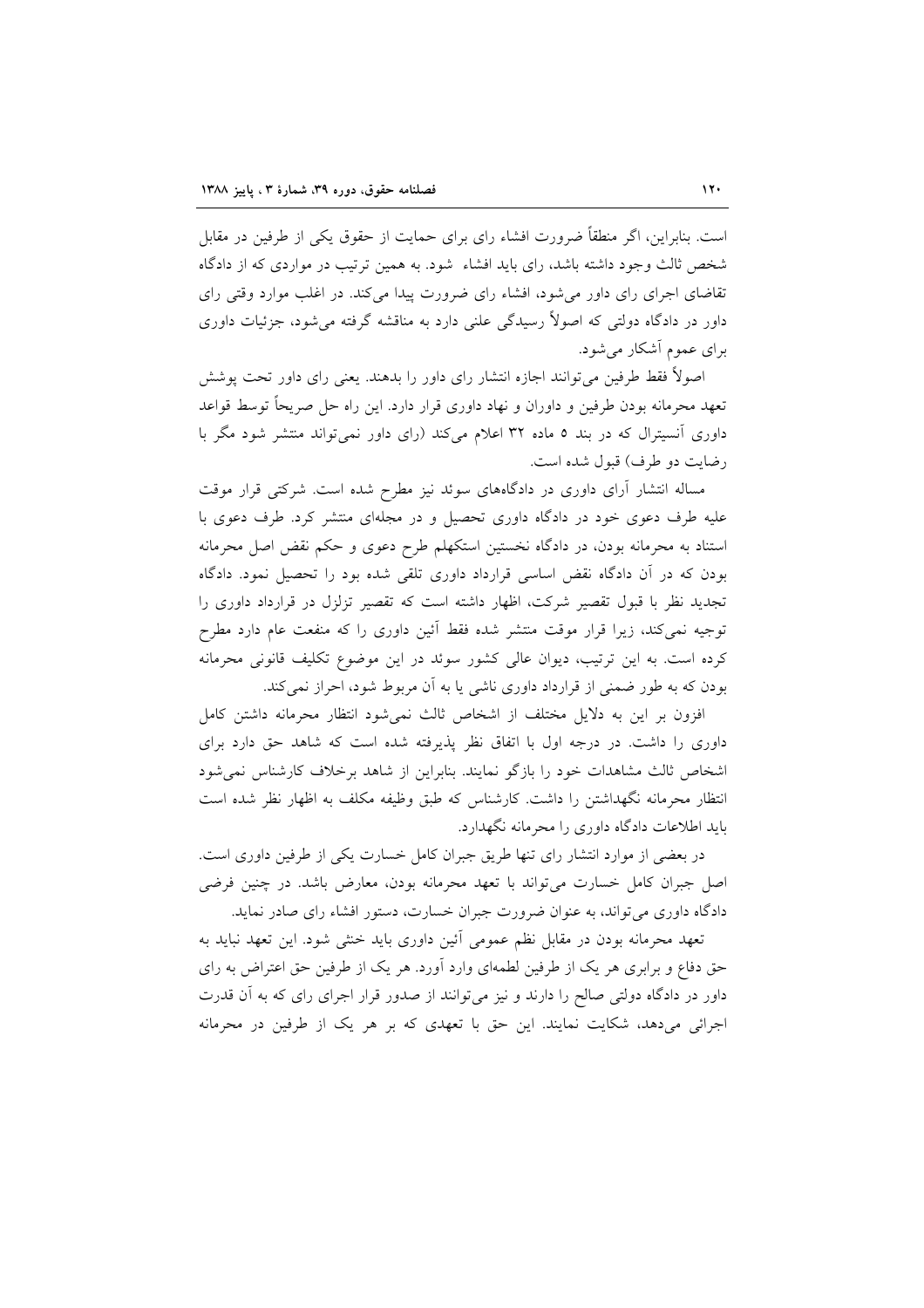نگهداشتن داوری تحمیل می شود، منافات دارد. نه تنها آئین داوری با این عمل آشکار می شود، بلکه رای داور و حتی در مواردی بعضی از وقایع جلسه داوری نیز بر ملا می شود(Paris 1990).

از طرف دیگر، نظم عمومی با آئین رسیدگی ارتباط دارد. حق دفاع هر یک از طرفین نقض محرمانه بودن رای داور را تجویز می کند. رای داوری می تواند به عنوان دلیل در دفاع یا مبنای اقامه دعوی در دادگستری علیه شخص ثالث قرار گیرد. درست است که امر مختومه رای داور را فقط بین طرفین داوری منشا اثر میداند، ولی رای داور مانند رای قضائی وضعیت حقوقی جدید قابل استناد در مقابل اشخاص ثالث که میبایست آن را مورد توجه قرار دهند، بوجود می آورد. به عنوان مثال، ضامن در مقابل طلبکار می تواند استناد به رای داوری نماید که بدهکار اصلي را محکوم به پرداخت دين نموده است. اين حق نمي تواند با تعهد محرمانه بودني که از قرارداد داوری ناشی می شود معارض تلقی شود.

سوالي كه در مجامع داوري مطرح و مربوط به نقض محرمانه بودن در حق دفاع است. آيا حق دفاع، اجازه افشاء رای داور یا سندی که تحت پوشش تعهد محرمانه قرار دارد، در دادگاه دولتی یا دادگاه داوری دیگری را میدهد. در پاسخ به این سوال توجه میدهیم که مطالعه رویه داوری نشان میدهد آرای داوری مکررا به عنوان رویه در داوریهای دیگر مورد استناد قرار میگیرند. در داوریهای نهادی مرسوم است که داوران به سوابق داوری که در داوریهای گذشته، تحت سرپرستی نهاد داوری، در موارد مشابه یا نزدیک به اَن صادر شده، استناد می نمایند. در داوریهای مربوط به اختلافات در شبکههای توزیع کالا، وکلای توزیع کننده کالا مکررا به آرایی که علیه اعضاء دیگر شبکه صادر شده به عنوان رویه استناد می نمایند.

## مبحث ينجم– ضمانت اجراي نقض تعهد محرمانه بودن الف– مسئولتت كتفرى

در موردی که قانونگذار افشاء اسرار و رموز را ممنوع کرده برای افشاء آن تعیین مجازات کیفری نموده است. در ماده ٦٤٨ قانون مجازات اسلامی نیز مقرر شده است.... هر گاه در غیر از موارد قانونی اسرار مردم را افشاء کنند به سه ماه و یک روز تا یک سال حبس و یا به یک میلیون و پانصد هزار تا شش میلیون ریال جزای نقدی محکوم می شوند). چنانکه قبلاً نوشته شد افشاء اسرار و اعمال مجازات به داوری نیز مربوط شود.

افشاء و اسرار دولتی که به مناسبت حل اختلاف به داور یا مجموعه سیستم داوری در موارد مندرج در اصل ۱۳۹ قانون اساسی، سیرده میشود مجازات مخصوص به خود را دارد. اگر در اثر افشاء اسناد و مدارکی که به مناسبت داوری در اختیار داور یا سیستم داوری قرار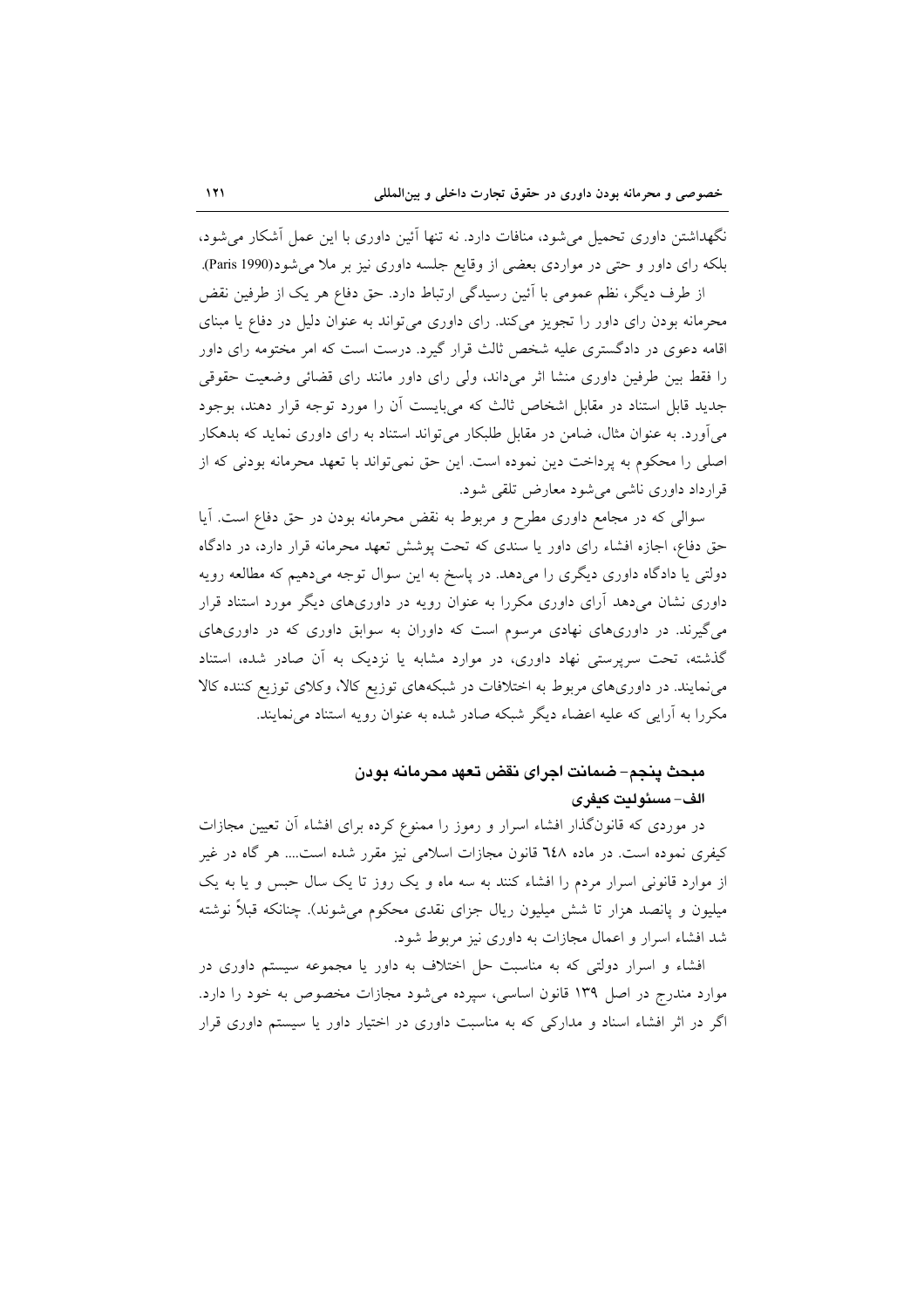می گیرد، خسارتی به مجموعه نظام و امنیت عمومی وارد آید، مجازات خسارت وارده غیر از مجازات افشاء اسرار وتابع قواعد قانون مجازات اسلامى خواهد بود.

#### ب-مسئولت مدنى

منبع قراردادی تعهد محرمانه، ضمانت اجراءهای نقض آن را معیین می نماید. این ضمانت اجرا تحت رژیم مسئولیت مدنی قرار میگیرد. طرفی که به این تعهد احترام نگذارد، مسئولیت قراردادی خود را نقض می نماید و باید خسارت وارده بر طرف دیگر را که از افشاء محرمانه بودن داوری ناشی میشود، جبران نماید. ولی تصور جبران خسارت قراردادی در داوری مشکل است و معمولاً در قرارداد داوری برای افشاء آن تعیین خسارت نمی شود.

فرض مسئولیت مدنی خارج از قرارداد بیشتر قابل پذیرش است. اصل مسئولیت مدنی خارج از قرارداد اقتضاء دارد که هر گاه توسط درست اندرکاران داوری اعم از اشخاص حقیقی یا حقوقی که به نحوی در داوری دخالت دارند خسارتی به اطراف یا اشخاص ثالث وارد شود نسبت به جبران خسارت خارج از قرارداد مسئول باشند.

سوالی که در اینجا مطرح میشود این است که آیا دادگاه داوری صلاحیت رسیدگی به اختلاف و تعیین مجازات و میزان خسارت ناشی از نقض تعهد محرمانه بودن داوری توسط یک طرف علیه طرف دیگر را دارد؟

مسئولیت مدنی موضوع اختلاف و صلاحیت داور در داوری نامه مشخص می شود. داور نمی تواند خارج از موضوع اختلاف رای صادر کند. نقض محرمانه ماندن داوری و خسارات ناشی از آن معمولاً مربوط به مرحلهای بعد از انجام داوری است و نه مربوط به اجرای قراردادی که موضوع قرارداد داوری است و بنابراین در صلاحیت داور وارد نمی شود. ولی این امکان وجود دارد که در داوری نامه قید شده باشد که طرفین ملزم به محرمانه نگهداشتن رموز داوری برای مدت معین خواهند بود و در صورت افشاء مسئولیت مدنی خواهند داشت که احراز آن بر عهده داوران است.

اصولاً نقض تعهد محرمانه بودن داوری از جانب داوران یا نهاد داوری و تعیین خسارت آن در صلاحیت دادگاه داوری نیست.

### نتىجە

چنانکه تشریح شد در خصوصی بودن داوری تردیدی نیست و از این نظر مشکل عملی پیش نمی[ید. ولی مفهوم مطلق محرمانه نگهداشتن داوری وجود ندارد، بلکه این موضوع بر حسب وضعیتهائی که تحت شمول آن قرار میگیرد، متفاوت میشود. از لحظهای که تعهد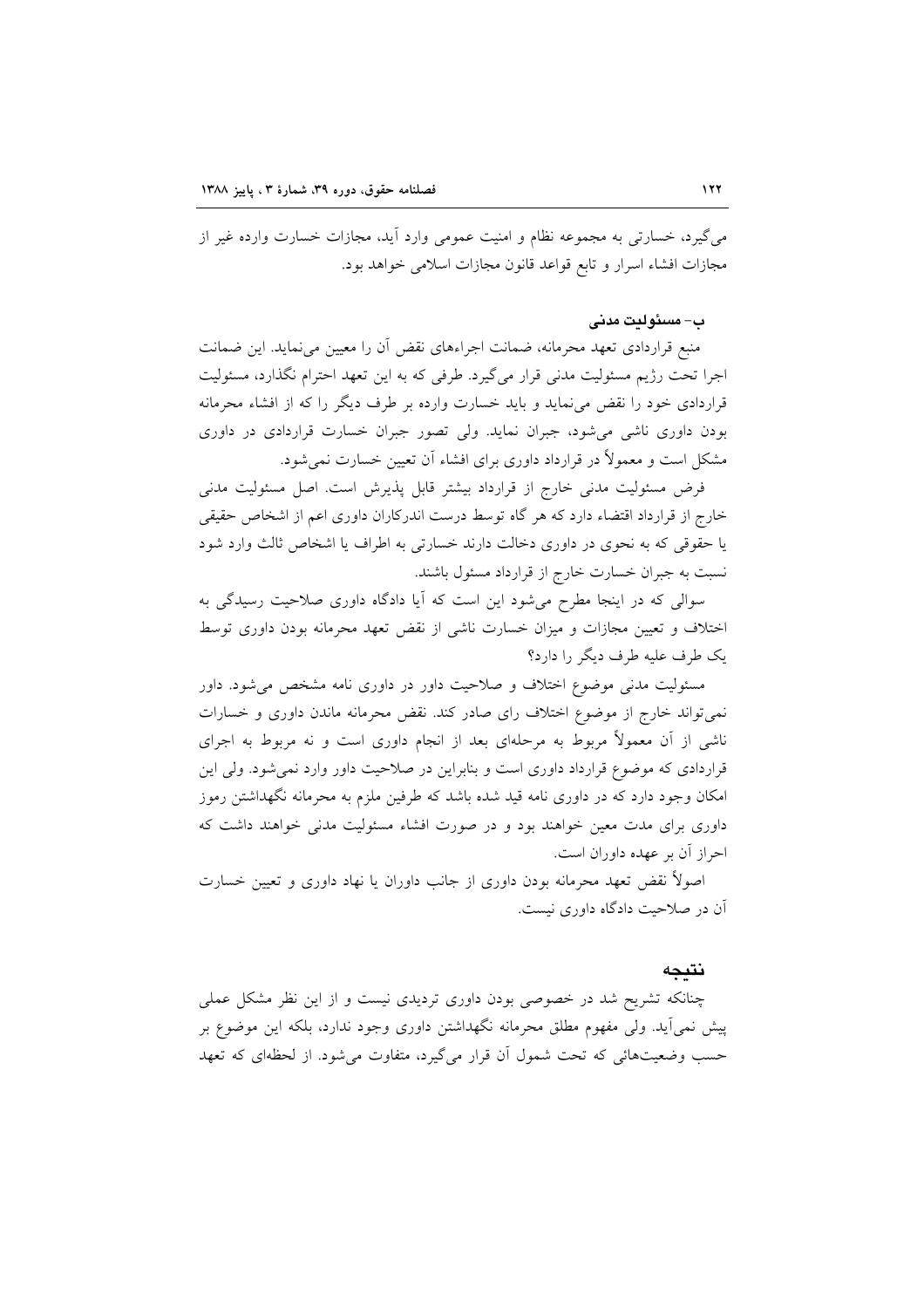محرمانه نگهداشتن با اراده طرفین انعطاف پذیر می شود، نسبیت تعهد محرمانه نگهداشتن نباید تعجب آور پاشد. طرفین در هر لحظه و در هر موقعیت می توانند، به عنوان مثال با پیوستن به نهاد داوری که در مقررات خود پیش بینی محرمانه بودن داوری را ننموده است، داوری را افشاء نمايند.

محرمانه بودن مشاوره داوران برای اتخاذ تصمیم از جنبه قضائی داوری استنتاج می شود و از این جهت، وضعیتی خاص ندارد. در شرایط کنونی در ماهیت محرمانه داوری تردید وجود دارد و در هر وضعیت نیاز به نص قانونی یا تصریح در قرارداد است. گرایش عمومی در حقوق داوری بر توسعه خصوصی و محرمانه نگهداشتن داوری قابل مشهود است.

### منابع و مأخذ

الف- فارسى ۱. خزاعی، حسین، (۱۳۸٦)، **حقوق تجارت بین|لمل**ل، جلد هفتم، داوری، نشر قانون. ۲.خزاعی، حسین، (۱۳۸٦)، **حقوق تجارت بین الملل**، جلد ششم، مشارکتهای تجارتی نشر قانون.

> ب- خارجي ۱- رومه قضائی

- 1-Ali Shipping corp. c/Shipyard Trogir (1999)1W.L.R.314;
- 2-Esso v.Plowman (1995).11 Arbitration International (No 3) 283.
- 3-Esso Australia Resources Ltd v Plowman, Mason Cj stated.(1995)11Arbitration International (no 3).
- 4-Rouen ,16 avril 1986, Rev. arb, 1988, 327.
- 5- Bordeaux, 14 janvier 1993, Rev.arb , 1993.682 , Obs, D. Cohen.
- 6-High Court d'Australie. Rev.arb.1996.534.
- 7-11 Arbitration International (No 3).1995.

8-Paris ,25 mai 1990, Rev.arb, 1990. 892, note M.de Boisseson.

9-(Ojjeh) Paris ,18 fevrier 1986. Rev.arb, 1986.583, note G.Flecheux.

10-(Nafimco). Paris ,22 janvier 2004, Rev arb, 2004.646, note E. Loquin.

11-Methanex Corp v.United States of America.www.state.gov/s/l/c5818.htm.

12-United Parcel Service of America v Government of Canada

http://www.state.gov/s/l/c3749.htm.

13-(2002) ICSID Arbitration Case No Arb/02/3.

٢ – دکتر دن

- 1-Yves Fortier The Occasionally Unwarranted Assumption of Confidentiality (1999) 15Arbitration International (no 2) 131-40.
- 2-Fabric Fages. La confidentialite de l'arbitrage a l'epreuve de la tranceparence financiere. Rev.arb.2000.
- 3-Report on Confidentiality as a purported Obligation of the parties in Arbitration .(April  $2002$ ).
- 4-Fouchard, Gaillard, Goldman. Traite de l'arbitrage commercial international ,Litec .1996.

5-Derains Rev arb. 1998.639.

6-Jan Paulsson and Nigel Rawding "The Trouble with Confidentiality "1995) Arbitration International 303.